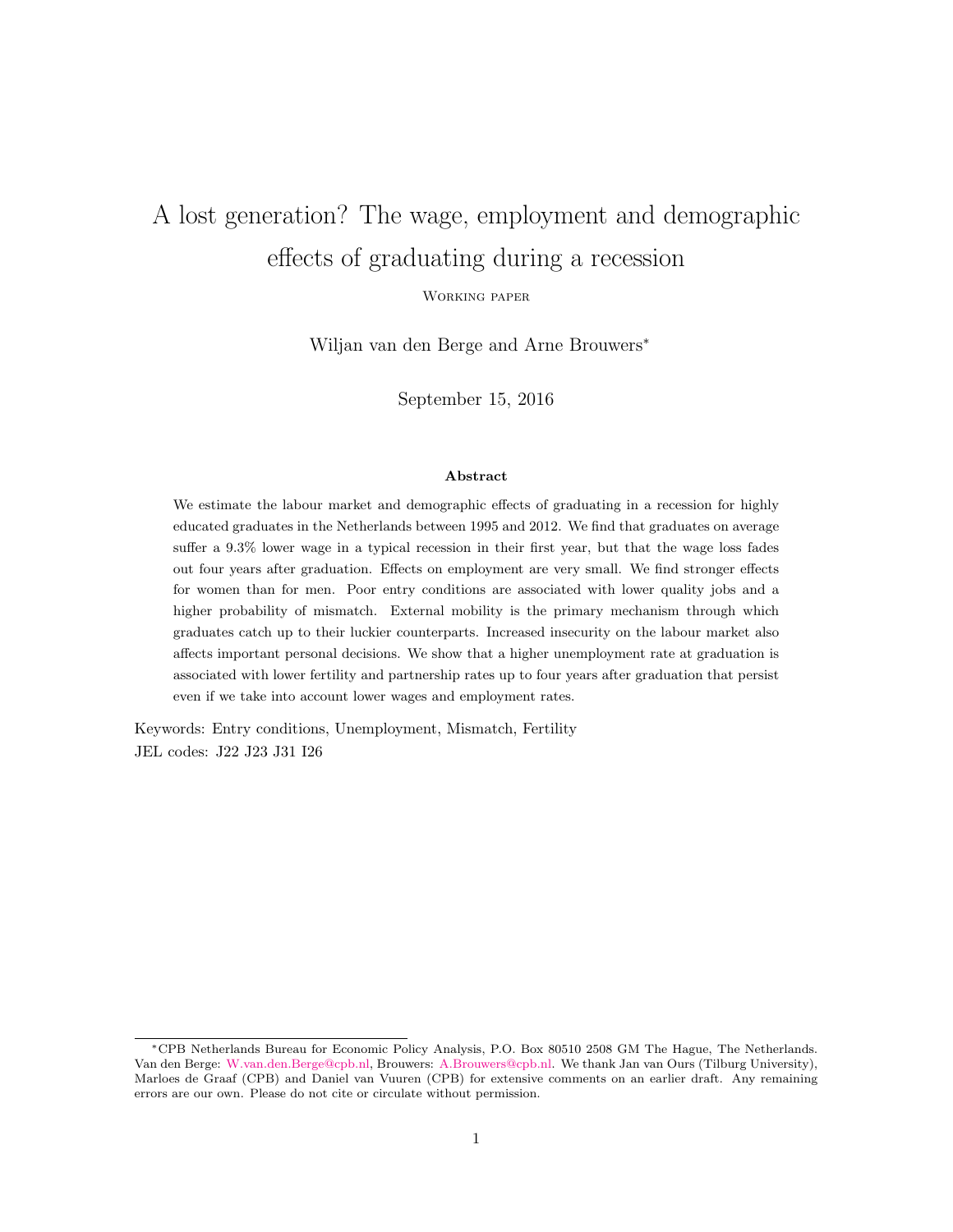## 1 Introduction

Youth unemployment is a cause for concern in many countries. Especially in the Great Recession, with youth unemployment rates rising quickly in many OECD countries, there have been widespread worries about unemployment disrupting young people's lives and giving them a false start on the labour market. While short-term negative effects of entering the labour market in a recession are to be expected, some worry that young people will suffer long-lasting negative effects. If true, this type of hysteresis could lead to a lost generation of young workers who will be stuck in mismatches and low-paying jobs.

In this paper we estimate the effect of labour market conditions at the moment of graduation on future labour market and demographic outcomes for high educated graduates in the Netherlands. We use administrative matched employer-employee data on graduates from 1995 to 2012. Our data allow us to follow graduates on the labour market for up to eight years. We include both graduates from universities and higher professional education, who take a more vocationally oriented track. The advantage of using only higher educated graduates is that most of them enter the labour market after graduation, so there is relatively little selection bias. This contrasts with lower educated graduates, who frequently pursue a degree at a higher level and this decision could be correlated with the labour market conditions at graduation. Moreover, sufficient data on lower educated graduates are lacking for the Netherlands.

We have to take into account that the timing of labour market entry could be endogenous. Students could for example take up an internship, travel abroad or do an additional study instead of entering the labour market. Similarly, students could leave their studies earlier because they already received a job offer in a tight labour market. We deal with this possible source of endogeneity in three ways. First, we estimate a duration model relating the duration of the study to the labour market conditions. We find no evidence that students postpone graduation in a bad labour market. Second, we employ an instrumental variables strategy where we use the labour market conditions at the expected date of graduation as an instrument for the actual labour market conditions. The resulting IV estimates are similar to the OLS estimates, although less strong. Third, we show that students are not more likely to obtain a higher degree if they graduated in a bad labour market.

We find that students who graduate during a recession on average suffer an initial wage penalty of 3.1% per percentage point increase in the unemployment rate at graduation. In a typical recession, the unemployment rate increases by about 3 percentage points compared to the lowest point in a typical boom. This means that graduates entering at the height of a recession suffer a 9.3% lower wage in their first year compared to their luckier counterparts. The penalty quickly declines to around 0.5% in the fourth year after graduation and fades out to zero after that period. Increased economic insecurity due to graduating in a recession also affects important personal decisions. We find that the probability to be in a partnership (cohabitation or marriage) declines in the first few years after graduation, as well as the probability to have a child and the number of children. These effects remain even if we control for wage and employment status, so they are not solely driven by income effects. There don't seem to be any long-term effects on demographic outcomes.

The mechanism behind the initial losses and rather quick catch-up seems to be the low quality of initial employers and external job mobility. We find that students who graduate during a recession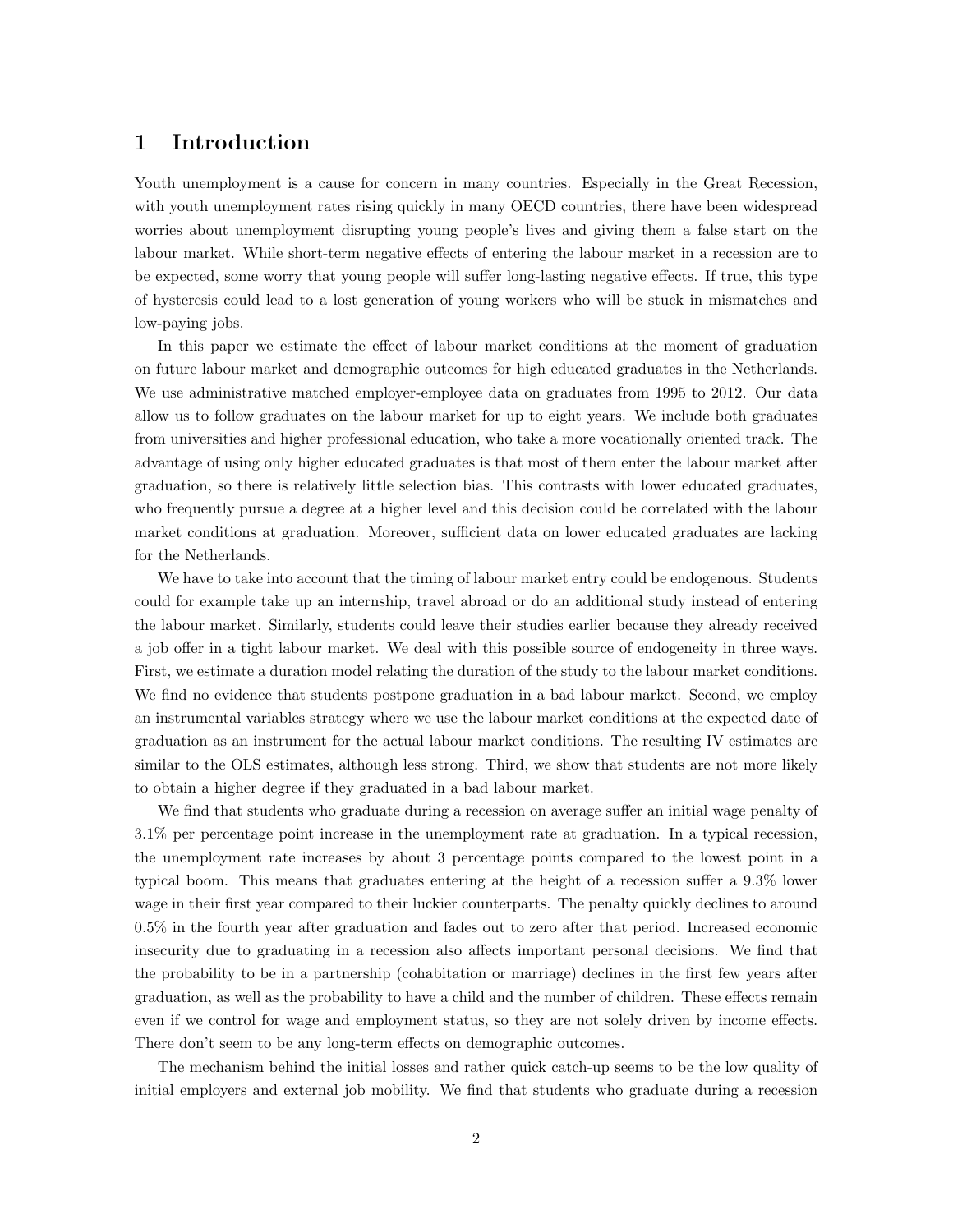more frequently start working at employers who pay lower wages and in mismatched jobs. External job mobility to higher paying employers and sectors leads to a relatively fast recovery.

This paper is related to a recent and growing literature on cohort differences in labour market outcomes. Several papers find relatively long lasting effects of graduating during a recession. [Kahn](#page-23-0) [\(2010\)](#page-23-0) finds significant negative effects up to twenty years after graduation for male college graduates during the 1980s recession in the US. [Oreopoulos et al.](#page-23-1) [\(2012\)](#page-23-1) also find strong results for Canada for male college graduates between 1976 and 1995, with negative effects fading out after ten years. [Brunner and Kuhn](#page-22-0) [\(2014\)](#page-22-0) show strong negative effects of entering the labour market during a recession for low and middle educated workers in Austria, lasting up to twenty years. However, some of the more recent literature find results that are more in line with our findings of relatively short-lasting negative effects. For example, [Altonji et al.](#page-22-1) [\(2016\)](#page-22-1), using data for the US from 1974 to 2011, find that college-educated males only suffer negative effects for about three years. [Genda et al.](#page-23-2) [\(2010\)](#page-23-2) similarly show that low educated workers in Japan face stronger negative effects than high educated workers. Moreover, they find effects that fade after 3 years for both low and high educated workers in the US for the period 1983 - 2003. Two European studies find similar short-lasting effects. [Liu](#page-23-3) [et al.](#page-23-3) [\(2016\)](#page-23-3), using data from Norway, find that negative effects fade out after about three years on the labour market. [Cockx and Ghirelli](#page-22-2) [\(2016\)](#page-22-2), find no effects for low educated workers in Belgium, but increasing negative effects for high educated workers at least up to ten years after entering the labour market.

We also contribute to the literature on the relation between unemployment and fertility and other demographic outcomes. While the standard microeconomic model predicts that fertility is countercyclical, since the opportunity costs of children are lower in times of high unemployment [\(Willis,](#page-23-4) [1973;](#page-23-4) [Butz and Ward,](#page-22-3) [1979\)](#page-22-3), both aggregate and micro-evidence show that fertility is pro-cyclical. In times of high unemployment, fertility rates are lower than in times of low unemployment. The mechanism behind this regularity seems to be the increased economic insecurity resulting from unemployment, mismatch or the increased probability for one of the partners to become unemployed [\(Chevalier and](#page-22-4) [Marie,](#page-22-4)  $2014$  $2014$  $2014$ ).

The literature on labour market conditions at graduation and family outcomes is sparse however.<sup>[2](#page-2-1)</sup> The paper most related to our study is [Maclean et al.](#page-23-5) [\(2016\)](#page-23-5), who examine the effects of graduating during a recession in the US on demographic outcomes at the age of 45 and find negative effects for men on the probability to have children and be married. They find positive effects on fertility for higheducated women. Another related study is [Hashimoto and Kondo](#page-23-6) [\(2012\)](#page-23-6), who find lower fertility rates for low-skilled women who graduate in a recession and higher fertility rates for high-skilled women in Japan. However, while both studies provide valuable insights, they are also limited in several respects. [Maclean et al.](#page-23-5) [\(2016\)](#page-23-5) only look at one cohort (the NLSY79) in the US and investigates outcomes at age 45. It is unclear whether the results from this cohort translate to other cohorts and countries,

<span id="page-2-0"></span> $1$ [Del Bono et al.](#page-23-7) [\(2015\)](#page-23-7) examine the effect of displacement on fertility and show that it is not so much the incidence of unemployment that reduces fertility, but rather the loss of a career-oriented job.

<span id="page-2-1"></span><sup>2</sup>Some studies look at cohort effects from labour market conditions on family outcomes, but they don't consider the moment of school-leaving. [Currie and Schwandt](#page-22-5) [\(2014\)](#page-22-5) examine the effects of unemployment rates for different cohorts of US women at different age groups on fertility rates. They find that a higher unemployment rate at age 20-24 reduces fertility. Similarly, [Kondo](#page-23-8) [\(2012\)](#page-23-8) examines the effect of the unemployment rate at the moment women enter the marriage market. She finds only short-term effects on several demographic outcomes.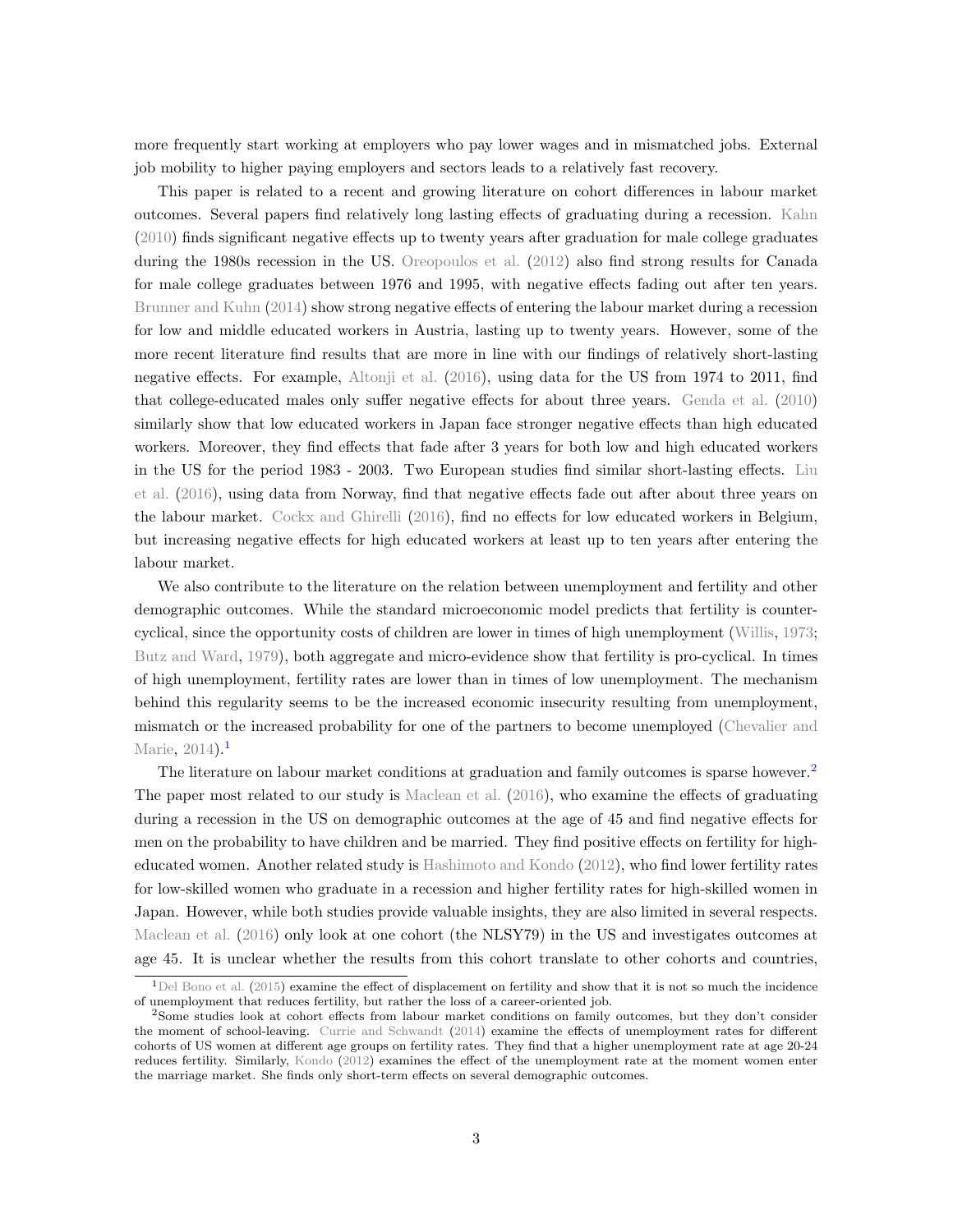and it would be interesting to see how family outcomes at earlier ages are affected.[3](#page-3-0) [Hashimoto and](#page-23-6) [Kondo](#page-23-6) [\(2012\)](#page-23-6) only look at Japanese women, and given the differences in labour market institutions, it is unclear how their results translate to the European context.

Our contribution to this literature is threefold. First, we add to the literature on the broader personal impacts of graduating during a recession using data for a European country. We show that the unemployment rate at graduation is associated with lower fertility rates in the first years on the labour market and lower probabilities of cohabitating. This effect is not solely driven by a lower income or higher probability of unemployment at the start of the career. Second, our administrative data allow us to examine in detail the mechanisms that lead to short-term losses and the rather quick catch-up of students graduating in a recession in the Netherlands. One question is whether those who graduated during a recession work in similar jobs as those who graduated in a boom, but at a lower wage or, whether they work more often in low quality jobs. We show that they are more likely to work in sectors that pay lower wages and at employers who pay less. They catch up to their luckier counterparts with higher job mobility to better paying sectors and employers. Third, we provide extensive heterogeneity analyses. While most of the literature focuses on male graduates, we show that women suffer much stronger losses than men, even when controlling for major. Since women are in many countries, including the Netherlands, currently the largest group of graduates from higher education, this is an important finding. Moreover, the peculiarities of the Dutch higher education system allow us to show that graduates from a vocational track suffer more than graduates from an academic track.

The paper proceeds as follows. In section [2](#page-3-1) we discuss the Dutch education system, our data, the selections we make on the sample and the variables we use. In section [3](#page-5-0) we present our empirical strategy. Results on labour market outcomes are presented in section [4](#page-8-0) and results on household outcomes follow in section [5.](#page-13-0) We present results on possible sources of selection bias in section [6](#page-19-0) and section [7](#page-21-0) concludes.

## <span id="page-3-1"></span>2 Data and sample selection

In this section we discuss the Dutch education system, our data sources, the selections we make to create a homogeneous sample and descriptive statistics for our sample.

#### 2.1 The Dutch education system

At the start of high school, Dutch students are tracked in three levels. Only the highest two give direct access to higher education. The second track (HAVO) takes five years and gives direct access to higher vocational education (hoger beroepsonderwijs, HBO).<sup>[4](#page-3-2)</sup> The highest high school track (VWO) takes six years and gives direct access to university. HBO studies typically take four years to complete,

<span id="page-3-0"></span><sup>3</sup>The NLSY79 cohort seems to show very strong negative and long-lasting labour market effects of graduating in a recession in comparison to other studies for the US and comparable countries [\(Kahn,](#page-23-0) [2010\)](#page-23-0). This could be related to the fact that most of them graduated in the strong recession in the 1980s.

<span id="page-3-2"></span><sup>4</sup>Students in the lowest track in high school have the opportunity to go to HBO if they finish their vocational degree (MBO) first. This takes a total of seven or eight years. We exclude these students from our analysis, so we won't discuss them here.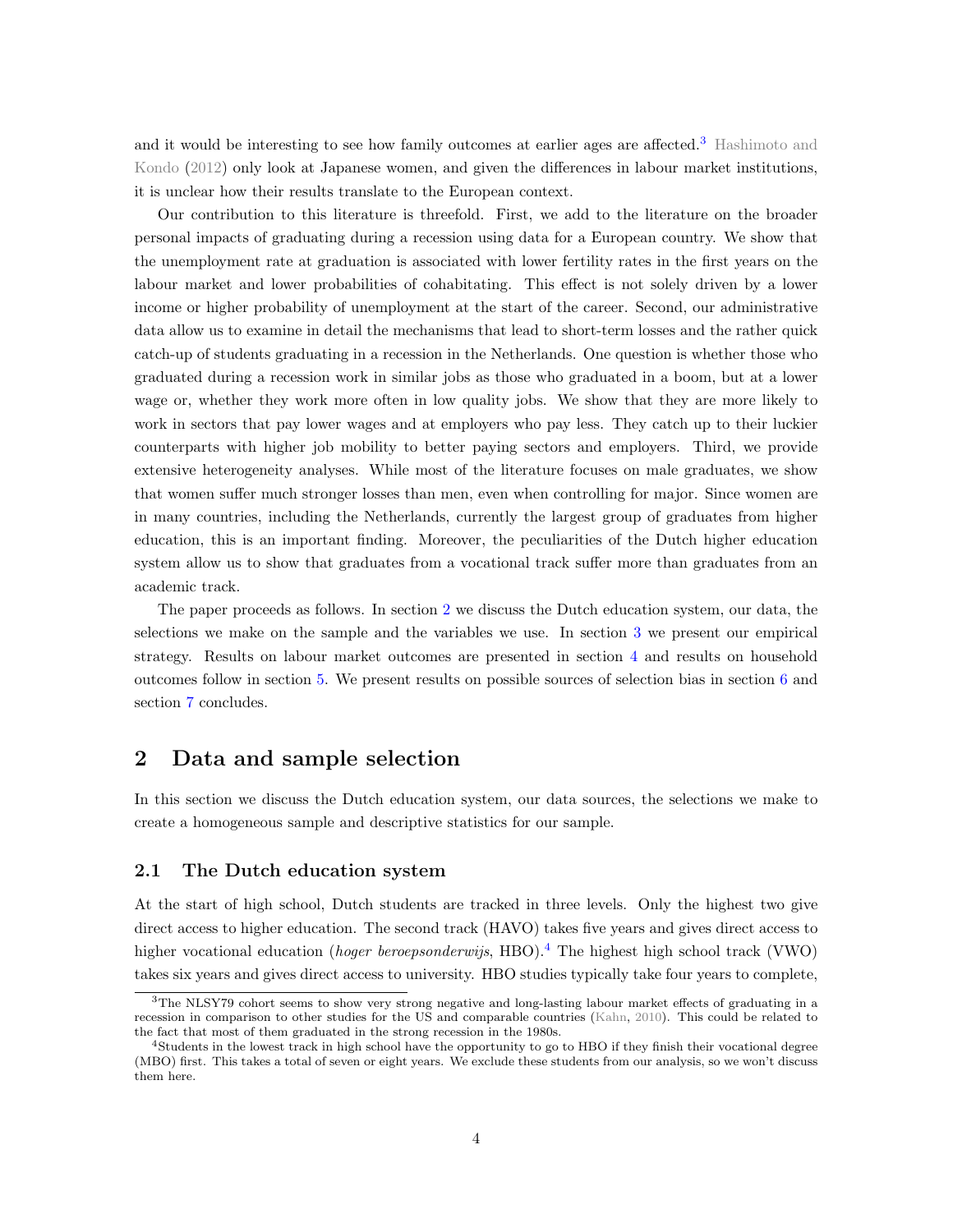while university studies take four to six years, depending on the field of study. Contrary to the US, Dutch students immediately choose a field of study when they start higher education. About 90% of both HBO and university graduates enter the labour market after finishing their degree. About 10% of HBO graduates pursue a university degree.[5](#page-4-0)

There are two main differences between HBO and university. First, HBO has a strong vocational component, while university has a strong academic component. Common jobs that require an HBO degree are teachers at the primary or secondary level and nurses. Second, HBO students finish with a bachelor's degree, while most university students finish with a master's degree. While it is possible for university students to enter the labour market after obtaining their bachelor's degree, this rarely happens. A minority of HBO students continue to university to obtain a master's degree, usually after taking a bridge year to catch up with their academic skills.

#### 2.2 Data sources

We use administrative data from Statistics Netherlands on enrolment and graduation for all students in higher education since 1995. The data contain detailed information on the type of programme followed - field of study and level - and the exact date of enrolment and graduation. There is no information on grades.

These data can be merged at the individual level to other datasets using a coded social security number.<sup>[6](#page-4-1)</sup> We merge administrative data on labour market status from 1999 to 2014 obtained from tax filings of employers. These contain the yearly gross wage and the number of days worked, which allows us to calculate the gross daily wage, our main dependent variable. They also contain information on sector and an employer identifier, which we use to calculate several measures of "employer quality", such as the median wage an employer pays. We obtain demographic characteristics by merging our data with municipal registries (GBA), which are available from 1995 onwards. These include personal characteristics, such as age, gender and ethnicity, and household characteristics, such as the number of children and whether people are cohabitating or married. We also add information on social security claims and whether graduates work as self-employed (also available from 1999 - 2014). We don't have information on the level of the social security claims or the income earned as self-employed. Finally, we add national unemployment rates for each year since 1995 from the official employment statistics of Statistics Netherlands as our indicator of the state of the labour market. Table [11](#page-30-0) in the Appendix shows a detailed list of the variables we use.

#### <span id="page-4-2"></span>2.3 Sample selection

To prevent selection bias due to students adjusting their timing of graduation and to obtain a sample of typical students, we restrict our sample in the following ways. First, we exclude students who first obtained a vocational (MBO) degree or a foreign degree before starting their higher education career. Second, we only include bachelor's, master's and equivalent degrees. This means we exclude PhD's and other postgraduate degrees. Third, we exclude everyone who graduated before the age of 20 or

<span id="page-4-1"></span><span id="page-4-0"></span><sup>5</sup>These numbers are based on public data from Statistics Netherlands.

 $6$ The data are available via a secure connection to Statistics Netherlands for researchers who sign a confidentiality agreement.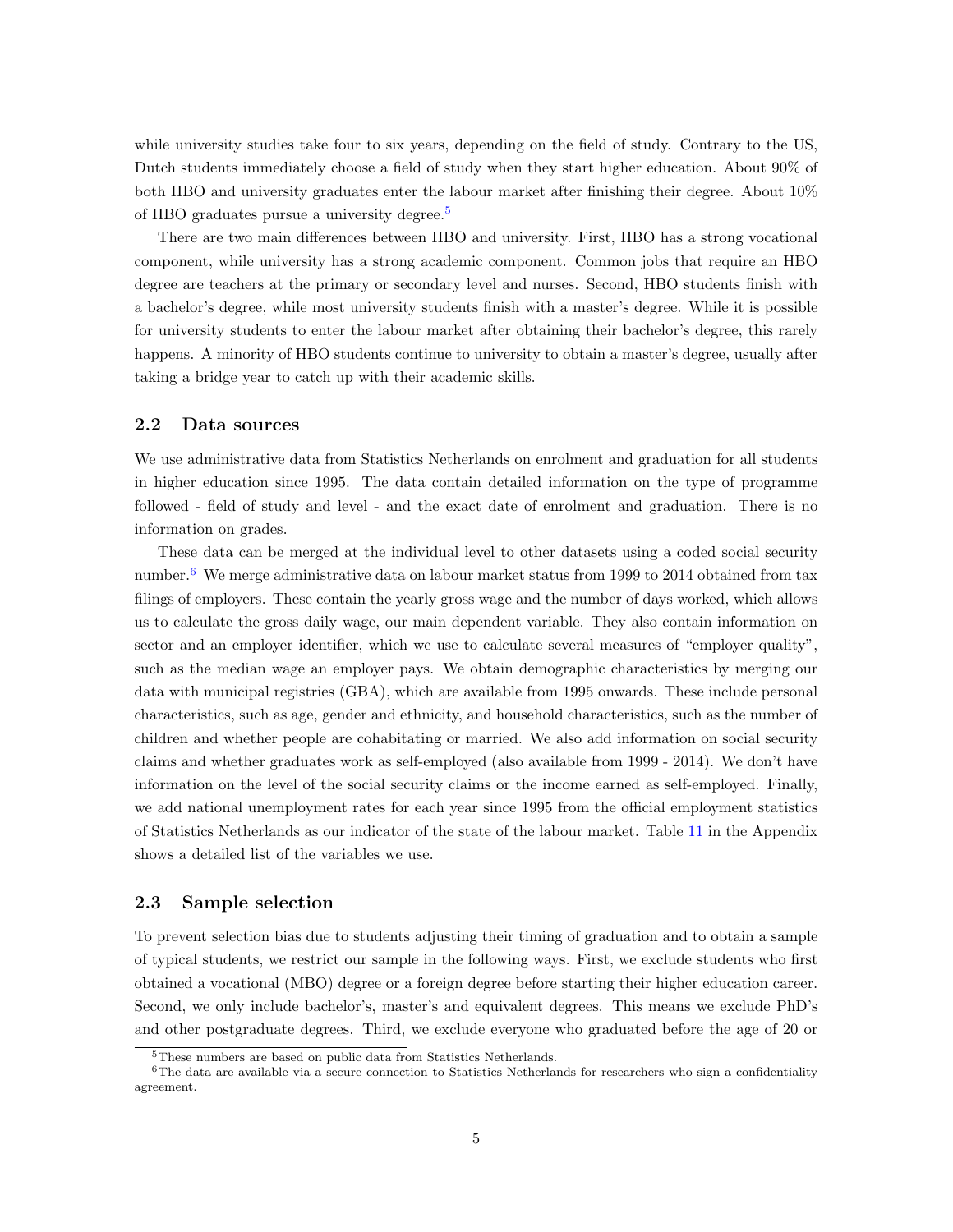<span id="page-5-1"></span>Figure 1: Unemployment rate in the Netherlands for our sample period.



Source: Eurostat.

after the age of 28. Fourth, we exclude everyone who took shorter than three years or longer than seven years to obtain their degree or those who hold more than 1 master's degree. Finally, we assume that students enter the labour market if they haven't been enrolled for at least 400 days.

#### 2.4 Descriptives

Table [1](#page-6-0) gives descriptive statistics for our outcome and control variables. The sample consists of almost 5 million observations of 615,378 unique individuals. Since we have 18 cohorts, this amounts to an average of 34,187 individuals per cohort. 62% of the sample consists of HBO graduates, and 38% are university graduates. The average age at graduation is slightly above 23 years and 60% is female. There are relatively few immigrants or people with immigrant parents in the sample. Finally, 39% of the sample has graduated in social sciences, business and law. Health and education are the other two large fields of study.

Figure [1](#page-5-1) shows the unemployment rate in the Netherlands for the two decades we use in our study. Our data start at the end of a downturn in the early 90s. We furthermore use variation introduced by a smaller recession around 2000 and the Great Recession around 2009.

Figure [2](#page-7-0) show the experience profiles for our cohorts up to 10 years on the labour market. As is clear from the graph, starting wages differ quite strongly in line with the business cycle (the dotted black line). At five years, the differences are much smaller and wages converge.

## <span id="page-5-0"></span>3 Empirical approach

In this section we describe our empirical approach to identify the effects of graduating during a recession on both short- and long-term labour market and other outcomes. We follow the recent literature and use the unemployment rate at graduation as our proxy for labour market conditions [\(Kahn,](#page-23-0) [2010;](#page-23-0) [Oreopoulos et al.,](#page-23-1) [2012;](#page-23-1) [Brunner and Kuhn,](#page-22-0) [2014\)](#page-22-0). The relationship we are interested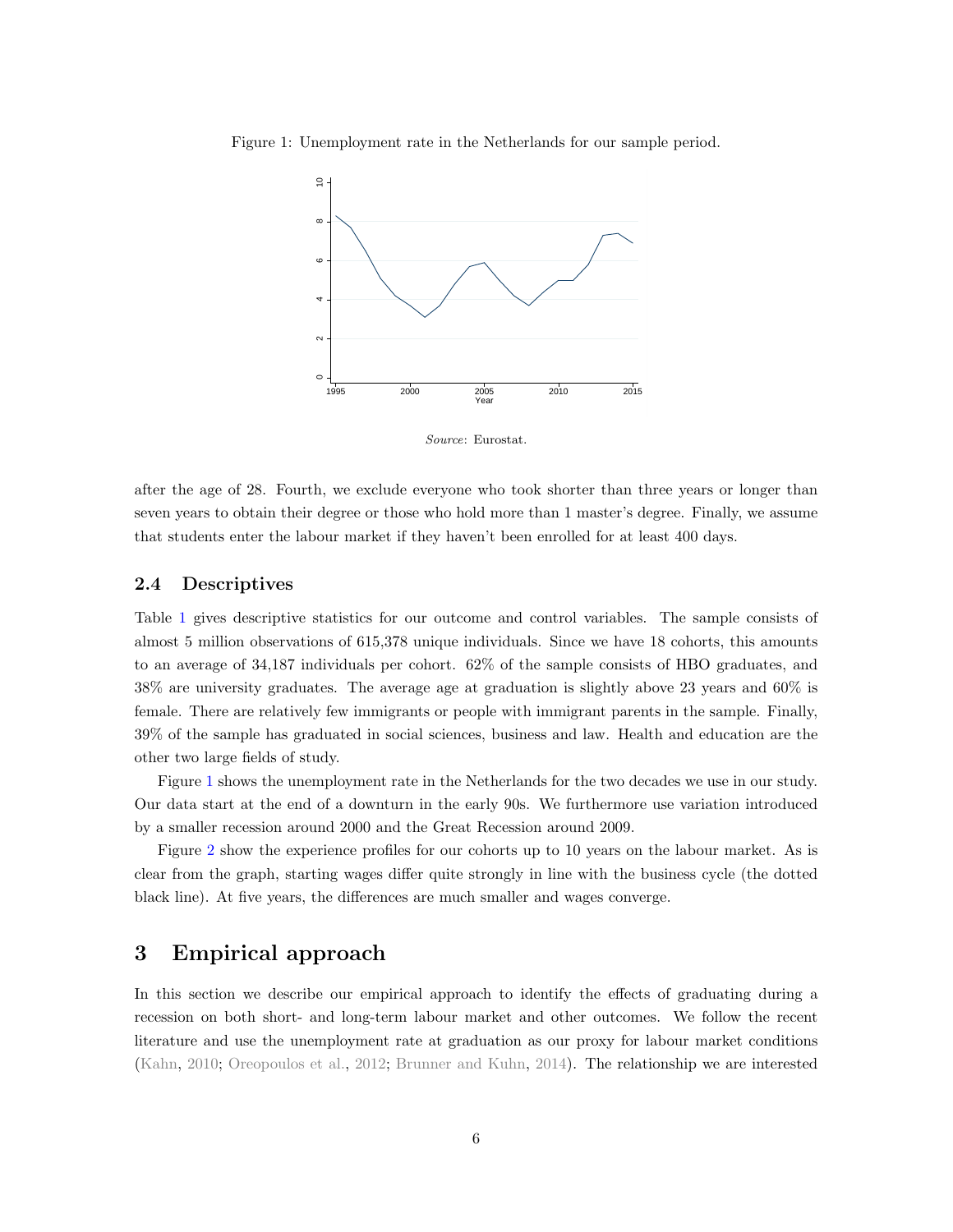|                                            | Mean      | SD       |
|--------------------------------------------|-----------|----------|
| Panel A. Outcome variables                 |           |          |
| Labour market                              |           |          |
| ln(daily wage)                             | 4.74      | 0.45     |
| Employed                                   | 0.62      | 0.49     |
| Self-employed                              | 0.01      | 0.09     |
| On benefits                                | 0.01      | 0.09     |
| Change employer                            | 0.28      | 0.45     |
| Change sector                              | 0.24      | 0.43     |
| Leave first employer                       | 0.12      | 0.32     |
| Leave first sector                         | 0.11      | 0.31     |
| Median ln(daily wage) of employer          | 4.84      | 0.27     |
| Median ln(daily wage) of sector            | 4.84      | 0.18     |
| Household                                  |           |          |
| Live together                              | 0.54      | 0.50     |
| Child (conditional on living together)     | 0.20      | 0.40     |
| Panel B. Control variables<br>Demographics |           |          |
| Age at graduation                          | 23.59     | $1.65\,$ |
| Female                                     | 0.60      | 0.49     |
| HBO level                                  | 0.62      | 0.48     |
| Native                                     | 0.96      | 0.19     |
| Western immigrant                          | 0.01      | 0.12     |
| Non-western immigrant                      | 0.02      | 0.15     |
| Field of study                             |           |          |
| Education                                  | 0.15      | 0.36     |
| Language, history and art                  | 0.05      | 0.22     |
| Social sciences, business and law          | 0.39      | 0.49     |
| Science                                    | 0.06      | 0.23     |
| Industry and construction                  | 0.09      | 0.29     |
| Agriculture and veterinary                 | 0.01      | 0.12     |
| Health                                     | 0.18      | 0.38     |
| Personal services, transport and safety    | 0.07      | 0.25     |
| Number of unique persons                   | 615,378   |          |
| Number of observations                     | 4,902,753 |          |

<span id="page-6-0"></span>Table 1: Descriptive statistics for all outcome and control variables.

Source: Own calculations based on registration data from Statistics Netherlands.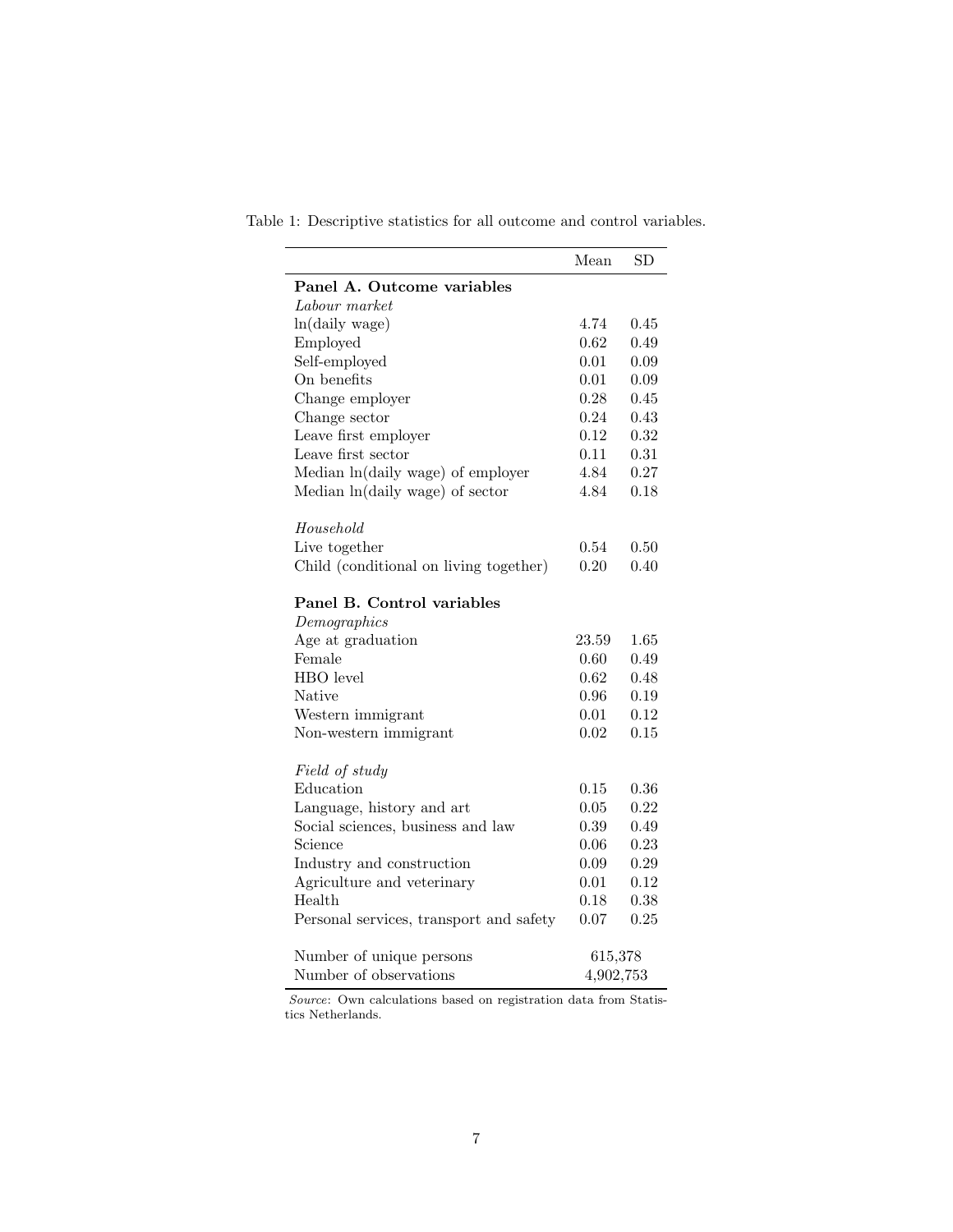<span id="page-7-0"></span>

Figure 2: Experience profiles in earnings for recent graduates and mature workers.

Source: Own calculations based on registration data from Statistics Netherlands.

in can be written as

<span id="page-7-3"></span>
$$
Y_{itc} = \beta_e e_{it} * u_c + \delta X_i + \theta_e + \phi_c + \tau_t + \epsilon_{it},\tag{1}
$$

where  $Y$  is the outcome variable (wage, employment status or some other outcome) for individual i observed in year t who graduated in cohort c. We control for several individual controls  $X$ , a full set of experience fixed effects  $\theta$ , a cohort trend  $\phi$  and year fixed effects  $\tau$ . The coefficients of interest are the  $\beta_e$ 's which describe the change in the experience profiles caused by a one percentage point change in the national unemployment rate  $u_c$  at graduation. We allow the effect to differ across the first eight years of potential experience  $(e_{it})$ , which is defined as years since graduation. We take the moment of graduation of a student's highest degree as their point of entry into the labour market. If students haven't been enrolled for at least a full year before obtaining their highest degree, we assume they entered the labour market after obtaining their previous degree (see section [2.3\)](#page-4-2). Our experience fixed effects pick up any average increases in wage with experience in a very flexible way. The year fixed effects pick up any variation in labour market conditions or other year effects that might affect wages apart from the unemployment rate at graduation or experience. Finally, the cohort trend is included to control for changes at the cohort level that are unrelated to the labour market conditions at graduation.[7](#page-7-1) We specify the cohort trend as a flexible step function that is allowed to vary at ten points. This means that we effectively use biannual cohort dummies.<sup>[8](#page-7-2)</sup>

Our main effects are identified using variation in the national unemployment rate. In an ideal research setting we would like to compare two identical individuals, where one graduates during a recession and the other doesn't. In effect, we would prefer random allocation of recessions at graduation. Of course, this is impossible, so we have to compare people who graduate at different

<span id="page-7-1"></span><sup>7</sup>Since cohort, potential experience and year fixed effects can't be identified at the same time, we have to impose another restriction. We follow the literature and impose that one additional year effect is zero [\(Oreopoulos et al.,](#page-23-1) [2012;](#page-23-1) [Cockx and Ghirelli,](#page-22-2) [2016\)](#page-22-2).

<span id="page-7-2"></span><sup>8</sup>We can't include a full set of cohort fixed effects, since we don't have multiple observations per cohort. We have also experimented with a linear or quadratic cohort trend. The results remain similar.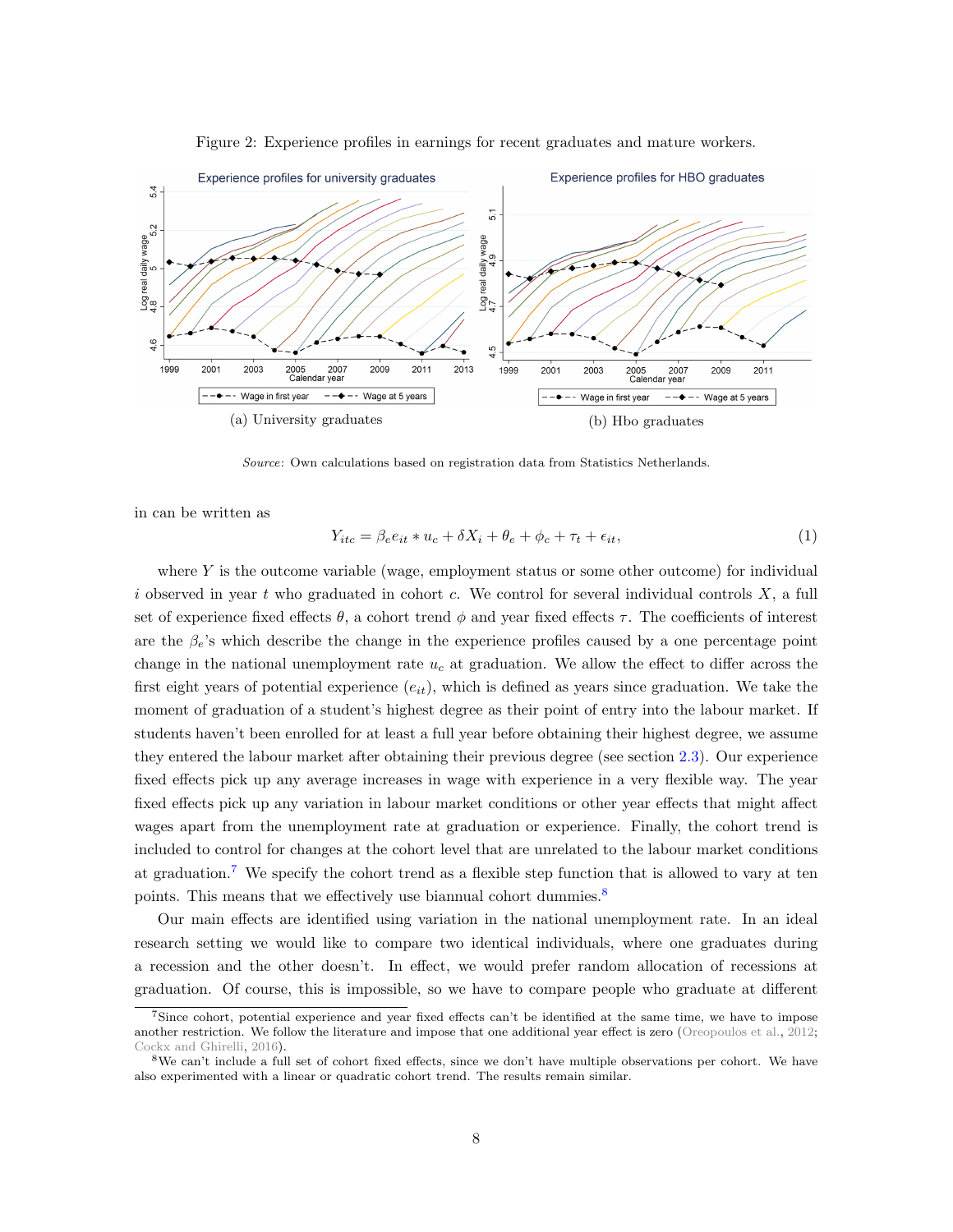points in time to have variation in the unemployment rate at graduation.

Variation in the timing of graduation could result from people who enter college at the same time, but graduate at different moments. Using this group could introduce selection bias, however, since people could deliberately choose to stay in school to prevent graduating during a bad time and therefore graduate at a different moment. Another source of variation arises from people who started their studies at different points in time - so who were effectively born at different points in time - but studied for a similar length of time. OLS estimation of equation [1](#page-7-3) includes both groups. This could lead to biased estimates if students deliberately postpone their moment of graduation or graduate earlier in good times. In section [6](#page-19-0) we employ an instrumental variables strategy that only uses the second group and we show that our results are not driven by selective timing of graduation. One way to approach this would be to compare people who enter college at the same time, but who graduate at different moments. This could introduce selection bias,

To take into account that individuals from the same cohort might have experienced similar shocks - e.g. changes in the education system - we cluster standard errors at the level of the graduation cohort. Since our main sample consists of cohorts graduating between 1995 and 2012, this leaves us with a relatively small number of clusters. In the Appendix we present several robustness analyses using different methods designed to deal with this problem. First, we estimate the results at the cohort level (as recommend by [Angrist and Pischke](#page-22-6) [\(2009\)](#page-22-6)). Second, we apply the wild bootstrap (as recommended by [Cameron et al.](#page-22-7) [\(2008\)](#page-22-7)). The results remain similar. In our main analyses we simply apply Stata's *cluster* option, which uses a  $(G - 1)$  distribution for the t-statistics. This is recommended as a minimum when dealing with a small number of clusters by [Cameron and Miller](#page-22-8) [\(2015\)](#page-22-8).

Many papers in the literature use variation in the unemployment rate at a regional level, such as states in the US [\(Kahn,](#page-23-0) [2010\)](#page-23-0) or provinces in Canada, Austria or Belgium [\(Oreopoulos et al.,](#page-23-1) [2012;](#page-23-1) [Brunner and Kuhn,](#page-22-0) [2014;](#page-22-0) [Cockx and Ghirelli,](#page-22-2) [2016\)](#page-22-2) instead of variation at the national level. This helps in two ways. First, it is possible to include a full set of cohort fixed effects instead of a cohort trend since there are multiple observations per cohort. Second, the number of clusters increases.<sup>[9](#page-8-1)</sup> However, the Netherlands is a small country and the labour market for graduates is primarily a national labour market (with most graduates working in the Randstad area around Amsterdam - The Hague - Rotterdam), so we don't think such a strategy is warranted in this case.<sup>[10](#page-8-2)</sup>

## <span id="page-8-0"></span>4 Labour market effects of graduating during a recession

We begin this section by presenting the short and long-term effects of graduating in a recession on labour market outcomes in the Netherlands. We then continue to examine the heterogeneity of the effects. Finally, we show that most of the wage loss is due to graduates working in lower quality jobs with an increased probability of mismatch. Most of the recovery from the wage loss is driven by external mobility.

<span id="page-8-1"></span><sup>9</sup>Although there could be doubts whether the region-cohort level is actually the proper clustering level for many countries.

<span id="page-8-2"></span> $10$ We show in section [A.3](#page-26-0) in the Appendix that if we do adopt this approach, our results are qualitatively similar, but weaker. This is expected, because the variation in regional unemployment rates is very low.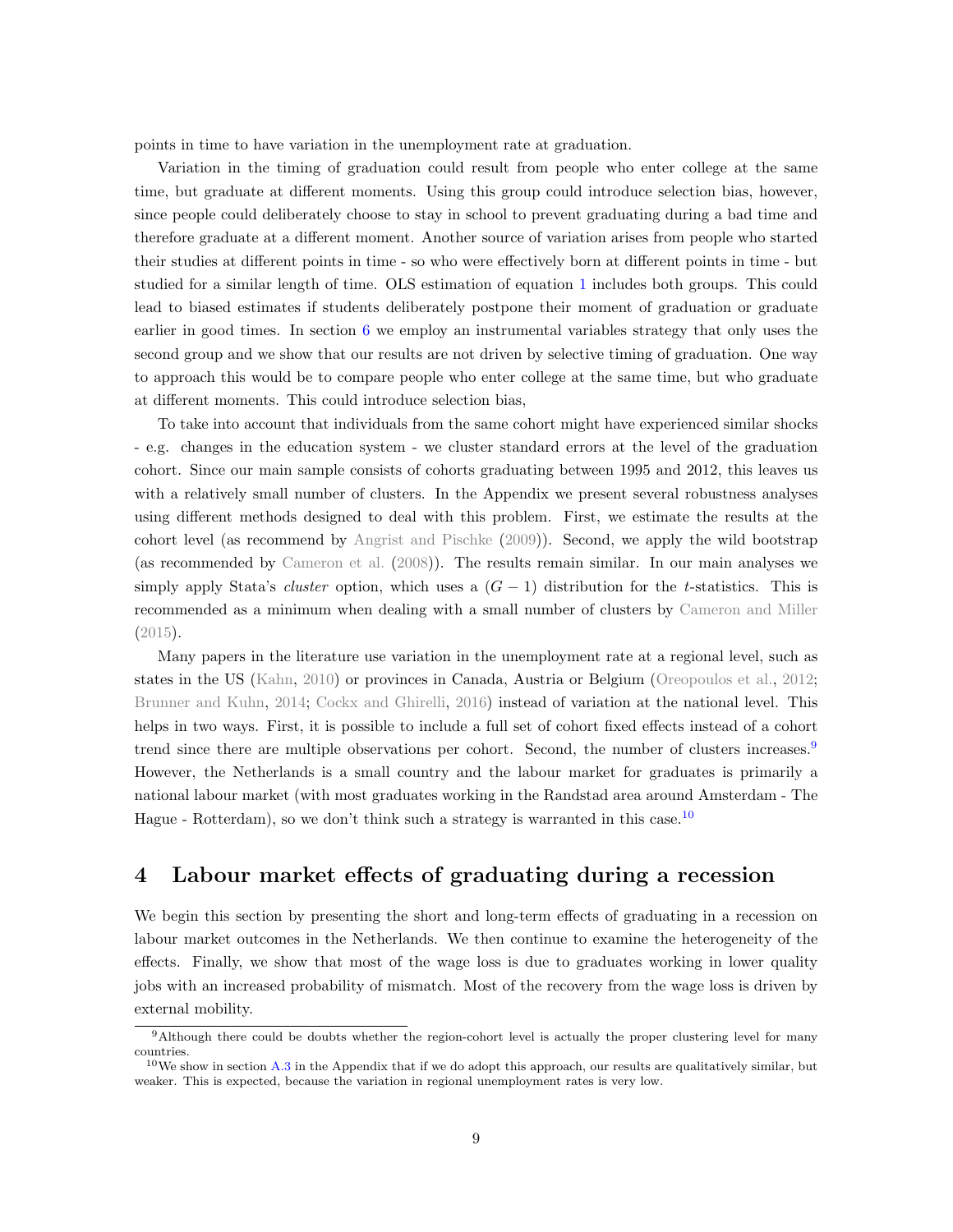#### 4.1 Main results

Table [2](#page-10-0) reports the main results with log daily wage as the outcome variable. Column (1) shows the  $\beta_e$  coefficients resulting from estimating the main equation using OLS where we only include year fixed effects. The estimates show that in the year of graduation (experience year 0) a one percentage point increase in the unemployment rate leads to a 2.8% decline in the daily wage. After one year the effect is still 1.5% and it becomes statistically insignificant from the second year on the labour market onwards. In column (2) we include biannual cohort dummies to capture any changes at the cohort level that might affect our estimates. The estimates become somewhat larger, and are now also significant for year 2. These estimates suggest that correlation between cohort-level changes and unemployment rates are not driving our results. In columns (3) and (4) we subsequently add demographic (age at graduation, gender and ethnicity) and education (level and 1-digit major dummies) controls, while also keeping our cohort dummies. Including the controls leads to stronger negative effects for years 3 and 4, while the other coefficients remain very similar. The controls effectively pick up changes at the cohort level as well, such as the increased participation rate of women in higher education.

Our preferred specification is column (4), with all the controls and biannual cohort dummies included. Our preferred estimates show that graduates suffer a 3.1% decline in their daily wage for each percentage point increase in the unemployment rate in the graduation year. This rather quickly declines to about 0.7% in year 3 and a barely significant 0.5% in year 4, after which the effects become smaller and statistically insignificant. In a typical recession, the unemployment rate increases by about 3 percentage points compared to the low point in a boom. This means that the initial effect is about  $-9.3\%$  and declines to  $-1.5\%$  in year 4.

Since not everyone finds a job, the effects on wages might be an underestimate of the actual effect. It is therefore instructive to also consider effects on employment and other labour market outcomes. Table [3](#page-10-1) shows estimates from the same model for regular employment, self-employment and the probability to receive unemployment benefits, welfare or sickness benefits. The first column shows small negative effects on the probability to be employed for the first seven years on the labour market, although most of them are not or only barely statistically significant. An alternative source of income could be obtained from self-employment. The second column shows that, with a higher unemployment rate, the probability to be self-employed is actually somewhat smaller. The final column shows that the effect on the probability to receive benefits is actually negative in the first year, but close to zero or positive after that.

The results show two key findings. First, there are short-term negative effects of graduating during a recession on wage, but they fade out after about four years. Second, people who graduate during a recession also have lower employment chances and a higher probability to be on benefits. These effects are small however.

#### 4.2 Heterogeneous effects

We continue with some heterogeneity analyses. We look at different effects on wages and employment by education level (the vocational track versus the academic track) and by gender. Figure [3](#page-11-0) graphs the estimated coefficients. Colored points are statistically significant at the 5% level, while white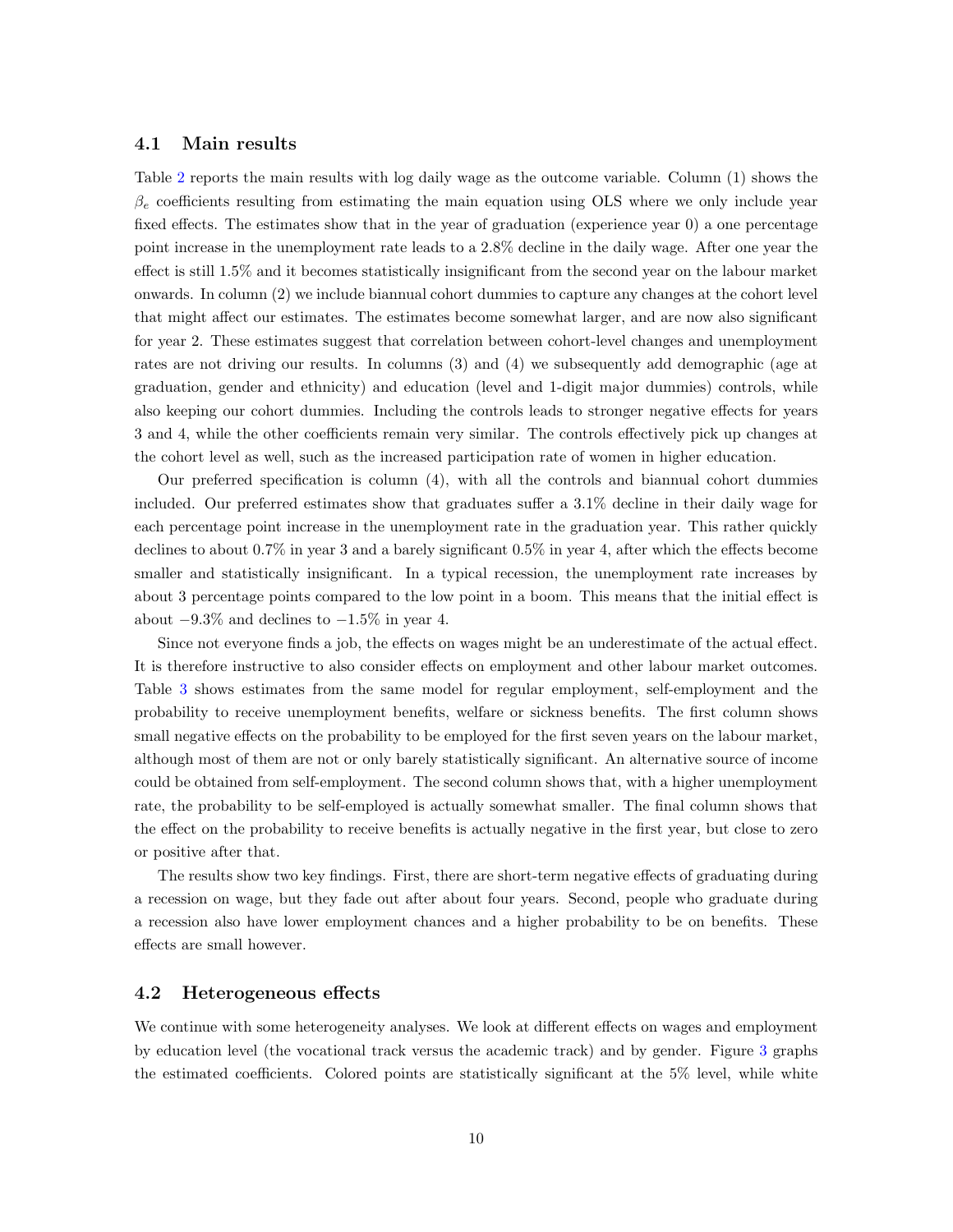<span id="page-10-0"></span>Table 2: Main estimation results of the effect of the unemployment rate at graduation on log daily wage.

|               | (1)          | (2)          | (3)          | (4)          |
|---------------|--------------|--------------|--------------|--------------|
| Effect Year 0 | $-0.0280***$ | $-0.0283***$ | $-0.0313***$ | $-0.0312***$ |
|               | (0.0055)     | (0.0042)     | (0.0043)     | (0.0041)     |
| Effect Year 1 | $-0.0154***$ | $-0.0181***$ | $-0.0215***$ | $-0.0216***$ |
|               | (0.0039)     | (0.0032)     | (0.0032)     | (0.0032)     |
| Effect Year 2 | $-0.0067$    | $-0.0113***$ | $-0.0152***$ | $-0.0153***$ |
|               | (0.0044)     | (0.0023)     | (0.0023)     | (0.0023)     |
| Effect Year 3 | $-0.0047$    | $-0.0027$    | $-0.0068**$  | $-0.0072***$ |
|               | (0.0041)     | (0.0027)     | (0.0025)     | (0.0024)     |
| Effect Year 4 | $-0.0064*$   | $-0.0012$    | $-0.0047*$   | $-0.0046*$   |
|               | (0.0034)     | (0.0027)     | (0.0025)     | (0.0025)     |
| Effect Year 5 | $-0.0057$    | 0.0005       | $-0.0030$    | $-0.0029$    |
|               | (0.0045)     | (0.0028)     | (0.0026)     | (0.0025)     |
| Effect Year 6 | $-0.0057$    | 0.0007       | $-0.0028$    | $-0.0027$    |
|               | (0.0054)     | (0.0033)     | (0.0031)     | (0.0030)     |
| Effect Year 7 | $-0.0042$    | 0.0021       | $-0.0013$    | $-0.0013$    |
|               | (0.0062)     | (0.0043)     | (0.0039)     | (0.0038)     |

Notes: Number of observations is 3,331,000. Standard errors clustered at the level of graduation cohort are in parentheses. Significance levels:  $*$   $p < 0.1$ ,  $**$   $p < 0.05$ , ∗∗∗ p < 0.01.

Source: Own calculations based on registration data from Statistics Netherlands.

<span id="page-10-1"></span>Table 3: Effects of the unemployment rate at graduation on employment status, self-employment and benefit status.

|               | (1)         | (2)           | (3)         |
|---------------|-------------|---------------|-------------|
|               | Employed    | Self-employed | On benefits |
| Effect Year 0 | $-0.0027$   | $-0.0011**$   | $-0.0017**$ |
|               | (0.0040)    | (0.0005)      | (0.0007)    |
| Effect Year 1 | $-0.0075**$ | $-0.0006$     | $0.0007*$   |
|               | (0.0033)    | (0.0005)      | (0.0003)    |
| Effect Year 2 | $-0.0021$   | $-0.0006$     | $-0.0001$   |
|               | (0.0044)    | (0.0003)      | (0.0004)    |
| Effect Year 3 | $-0.0012$   | $-0.0007**$   | $-0.0001$   |
|               | (0.0030)    | (0.0003)      | (0.0003)    |
| Effect Year 4 | $-0.0037*$  | $-0.0006**$   | $-0.0001$   |
|               | (0.0021)    | (0.0003)      | (0.0002)    |
| Effect Year 5 | $-0.0046*$  | $-0.0006**$   | $0.0005**$  |
|               | (0.0022)    | (0.0002)      | (0.0002)    |
| Effect Year 6 | $-0.0037$   | $-0.0008***$  | $0.0008***$ |
|               | (0.0023)    | (0.0002)      | (0.0002)    |
| Effect Year 7 | $-0.0017$   | $-0.0011***$  | $0.0005**$  |
|               | (0.0024)    | (0.0003)      | (0.0002)    |

Notes: Number of observations is 3,622,667. Standard errors clustered at the level of graduation cohort are in parentheses. Significance levels: \*  $p < 0.1$ , \*\*  $p < 0.05$ , \*\*\*  $p < 0.01$ .

Source: Own calculations based on registration data from Statistics Netherlands.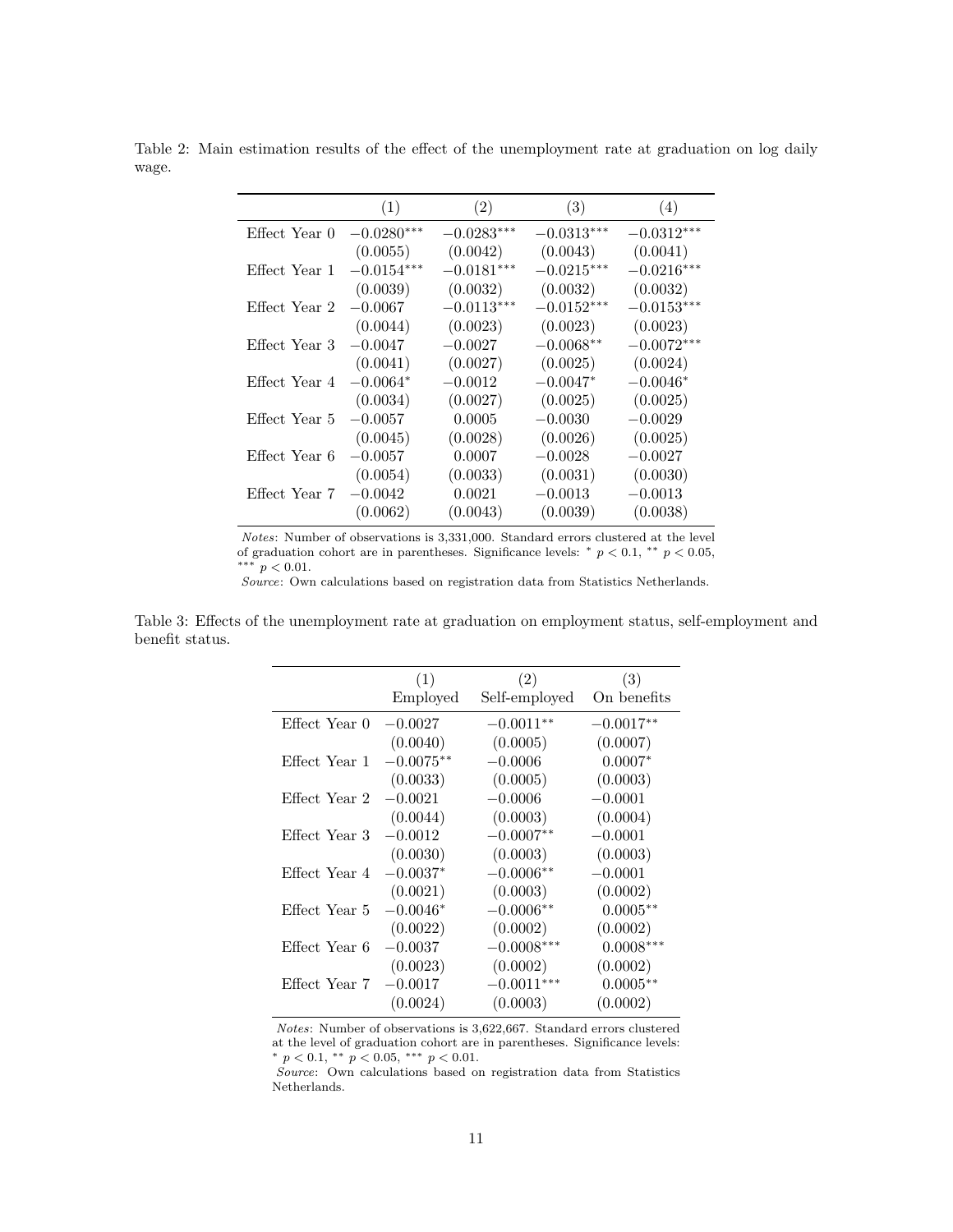<span id="page-11-0"></span>

Figure 3: Heterogeneous effects by gender and education level.

Notes: Colored points are significant at the 5% level. White points are not significant at 5%. The estimates are the result of running our main specification (column (5) in Table [2](#page-10-0) and column (1) in Table [3\)](#page-10-1) seperately for the groups indicated. Full estimation results are presented in the Appendix.

Source: Own calculations based on registration data from Statistics Netherlands.

points are not. The two left graphs show the effects on wage and employment seperately for males and females, while the two right graphs show the effects for (higher vocational) HBO and university graduates separately. The top-left graph shows that while both men and women suffer short-term losses from graduating during a recession, the losses for women are more substantial than for men. They also last up to five years for women, while they already fade out in the third year for men. For both men and women we find no short-term effects on employment, but in the long run we see that primarily women show negative effects on their employment rates. This could be driven by family considerations (see section [5\)](#page-13-0). On the right-hand side we see that wage losses are more substantial for HBO graduates in the short run, but that there are no long-run differences. For employment the first two years show divergent patterns for HBO and university graduates. University graduates even show a small, albeit insignificant, increase in the employment probability in the first year. After the first few years the fortunes reverse and university graduates suffer stronger negative effects on their employment probabilities. In the long-run HBO graduates again have somewhat lower employment rates. Again, the effects on employment are very small.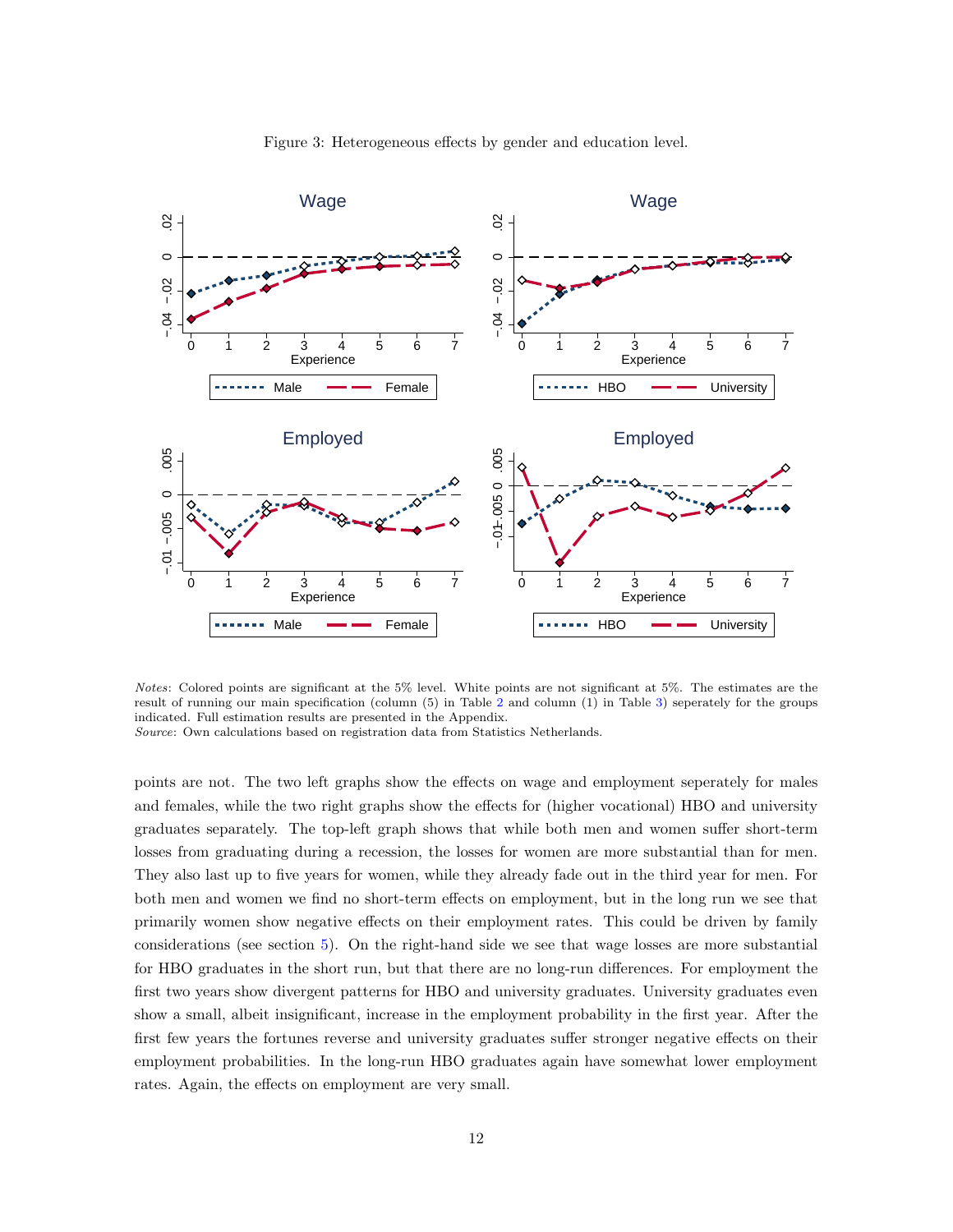#### 4.3 Mechanisms

Above we showed that people who graduate during a recession suffer negative wage effects for the first four years on the labour market. In this subsection we show that initial employer quality, as measured by the median wage paid by an employer, is strongly associated with the wage losses. External mobility to better paying employers seems to be the primary mechanism of recovery.

Previous papers have identified the importance of the first employer as a source of the initial losses [\(Oreopoulos et al.,](#page-23-1) [2012;](#page-23-1) [Brunner and Kuhn,](#page-22-0) [2014;](#page-22-0) [Liu et al.,](#page-23-3) [2016\)](#page-23-3). There are several reasons for why the first employer could be important. First, during a boom people might find jobs of higher quality. If they specialize in the tasks required for these jobs, they will learn skills that are rewarded more highly [\(Gibbons and Waldman,](#page-23-9) [2004\)](#page-23-9). Second, if people obtain a better match during a boom, they will have a higher productivity in this job. Hence, they are less likely to switch jobs and lose job-specific human capital. This ensures that they have a long-term advantage compared to people who started in a worse match. Third, the initial job could be a signal for productivity, and hence could lead to a stigma for people who started in a low-paying job [\(Waldman,](#page-23-10) [1984;](#page-23-10) [Oyer,](#page-23-11) [2006\)](#page-23-11). Finally, risk-averse workers who start during a recession could accept long-term contracts with lower wages than they would have done in a boom. In a world with search frictions, this could lead to procyclical wage effects [\(Beaudry and DiNardo,](#page-22-9) [1991\)](#page-22-9).

Figure [4](#page-13-1) shows the effect of graduating during a recession on several dimensions of the quality of the job. The figures show results from regressions similar to our main specification, with the outcome variable as stated. The dotted line shows the effects on the median wage of a firm (measured over the full time period and sample). This measures the quality of employers that people work at. There are clear and strong negative effects of the unemployment rate at graduation on the median wage paid at the firm. The negative effect remains statistically significant up to four years and converges to zero after that period. The dashed line shows the effect on the median sector wage. The effect is smaller than for employers, indicating that most of the loss is driven by jobs at lower quality firms within an industry, rather than graduates shifting industries. It converges to zero after about four years on the labour market.<sup>[11](#page-12-0)</sup>

We continue to examine how workers recover from the initial wage losses. In principle there are two mechanisms through which catch-up might happen: internal or external mobility. With our data it is not possible to explicitly look at internal mobility, because we don't know an individual's rank or function within a firm. Previous evidence on the US and Sweden shows that cohort effects in promotions are are procyclical. This suggests that internal mobility, if anything, works against catching up in terms of wages, since those who start during a boom are more likely to be promoted than those who start during a recession [\(Kwon et al.,](#page-23-12) [2010\)](#page-23-12). Figure [5](#page-14-0) presents the results on external mobility. The left figure shows the effect of the unemployment rate at graduation on the probability to leave the first employer and the first sector. Since both are of lower quality for students who graduated during a recession, we would expect them to be more likely to search for a job at another employer or sector and leave than people who graduate during a boom. This is indeed what we find, with overall positive effects over the first four years on the labour market and negative effects for later

<span id="page-12-0"></span> $11$ We have also tried the measure of match quality as defined by [Liu et al.](#page-23-3) [\(2016\)](#page-23-3), where the quality of a match is defined as the wage premium a given major earns in a sector. This measure gives very similar results to the other two.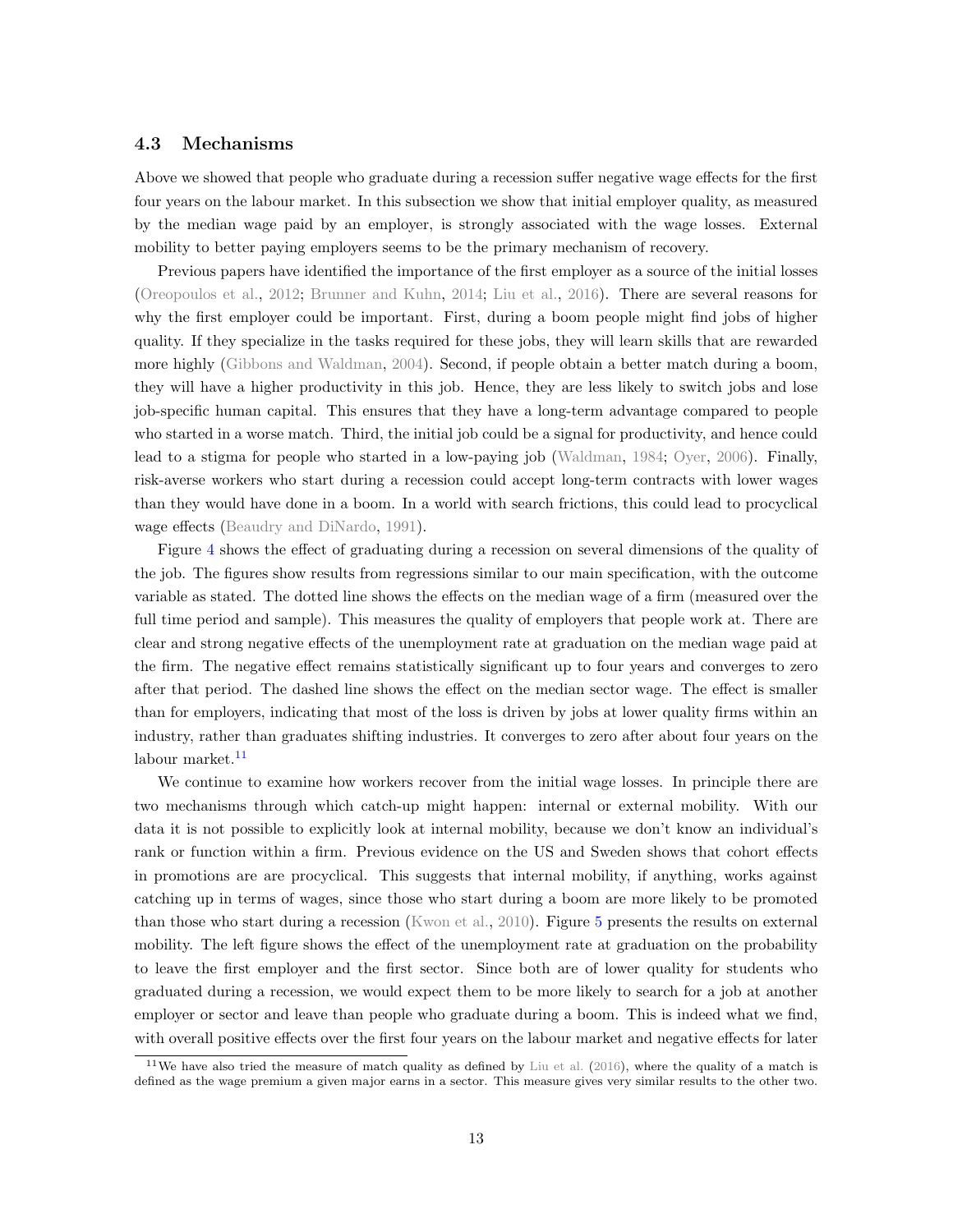<span id="page-13-1"></span>



Source: Own calculations based on registration data from Statistics Netherlands.

years when they already switched jobs. People who graduate during a boom are more likely to stay at their first employer for a couple of years before moving on. The figure on the right-hand side shows effects on the probability to leave any employer or sector, including the first. The results suggest that external mobility is higher for people who graduated during a recession up to about 5 years on the labour market. This is in line with the results on wages, which show that the wage loss is recovered after about 4 years on the labour market. These results, together with the ones on employer quality, thus suggest that external mobility to better paying employers is the key mechanism in the recovery from graduating during a recession.

## <span id="page-13-0"></span>5 Demographic effects of graduating during a recession

There is a substantial literature on the relation between unemployment and important personal decisions, for instance regarding fertility and family. Standard microeconomic theory predicts that in times of high unemployment fertility is higher, because the opportunity costs of having children are lower [\(Willis,](#page-23-4) [1973;](#page-23-4) [Butz and Ward,](#page-22-3) [1979\)](#page-22-3). The recent literature however shows that fertility is actually procyclical [\(Bettio and Villa,](#page-22-10) [1998;](#page-22-10) [Ahn and Mira,](#page-22-11) [2002;](#page-22-11) [Adsera,](#page-22-12) [2011;](#page-22-12) [Del Bono et al.,](#page-23-7) [2015\)](#page-23-7). Unemployment, or, more generally, economic insecurity, causes women to have fewer children. As we have shown above, graduating during a recession leads to more economic insecurity for the first few years on the labour market. People have lower employment chances, and if they do find a job, they more frequently end up working in mismatched, low-paying jobs. A natural question therefore is whether graduating during a recession also affects fertility and other family decisions. In this section we examine whether this is the case. We continue to look at heterogeneity and possible mechanisms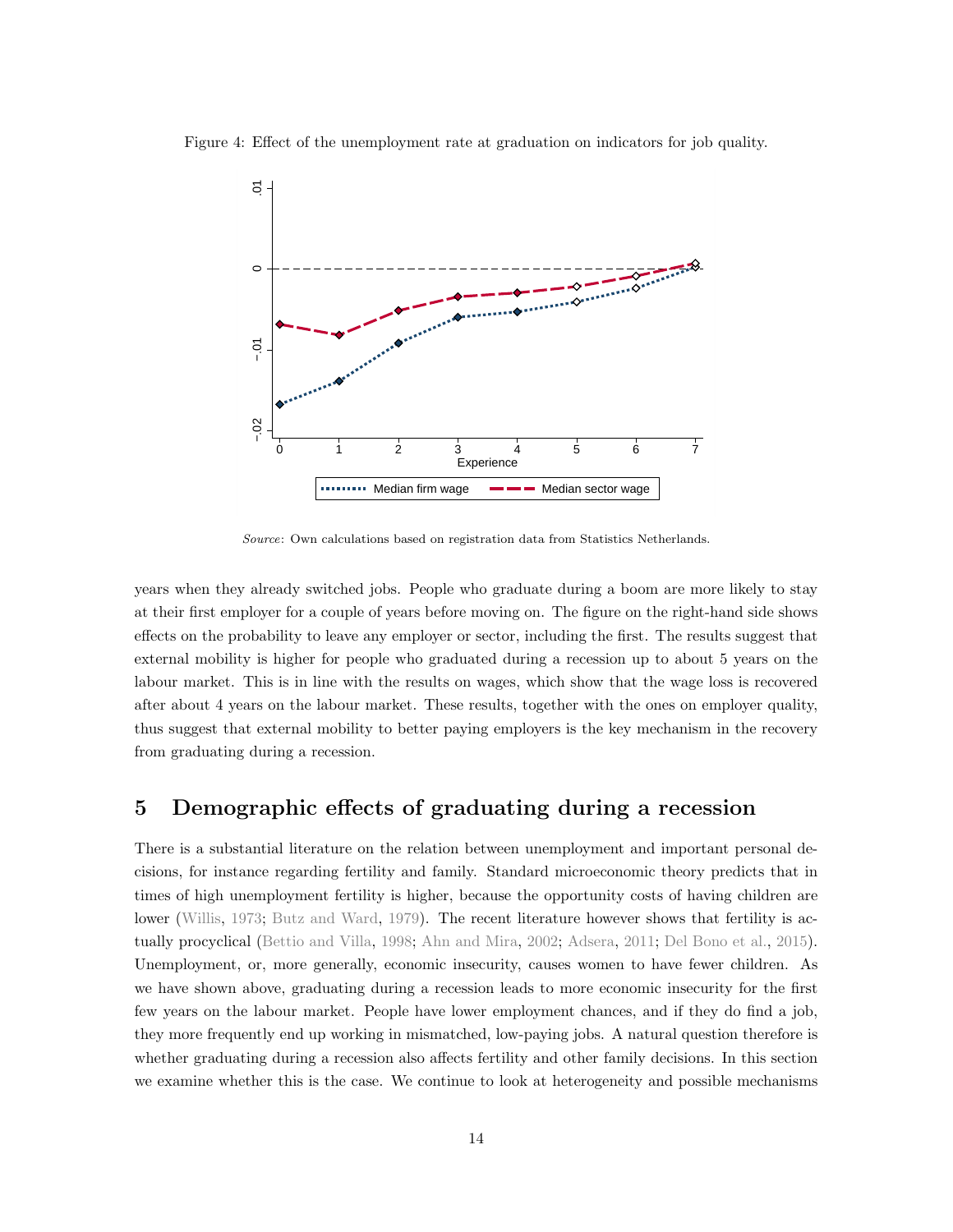

<span id="page-14-0"></span>

Source: Own calculations based on registration data from Statistics Netherlands.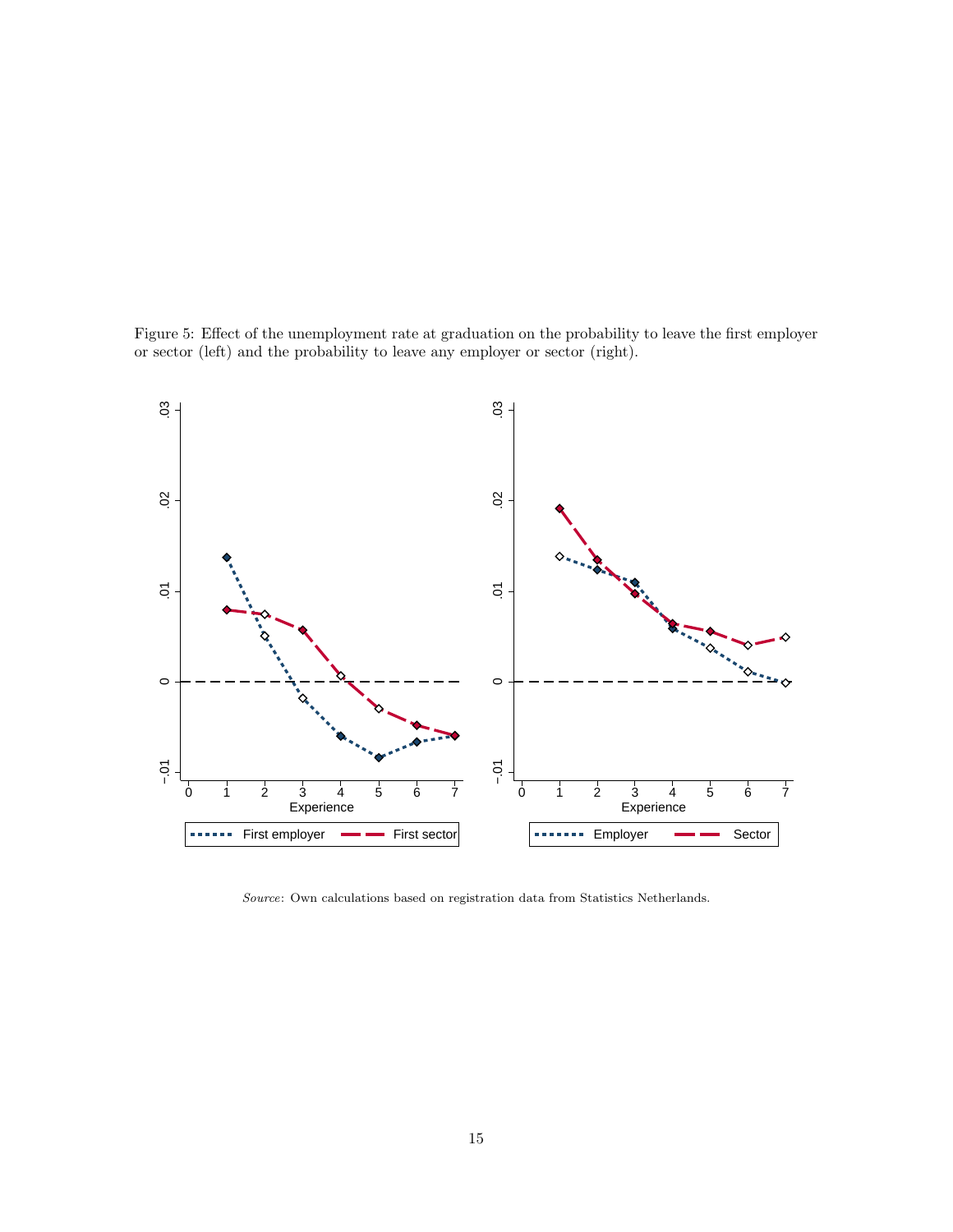driving our results.

#### 5.1 Main effects

Table [4](#page-16-0) reports the effects of graduating during a recession on the probability of being in a partnership (either marriage or cohabitation), having a child and the number of children.[12](#page-15-0) Column (1) shows the effect of the unemployment rate at graduation on the probability to be in a partnership. We find statistically significant negative effects for years 1 to 4 on the labour market, but no effects for later years. The effects show that the partnership rate is about  $1.5\%$  (3  $*$  0.005) lower for people who graduated in a typical recession compared to people who graduated in a boom for the first years. This means that some graduates postpone living together until they have a higher and more stable income. Column (2) shows that the probability to have a child, conditional on being a couple, also declines in the first five years after graduation if students graduated in a recession. The effects start at about a 1.8% lower probability for those graduating in a typical recession and declines to about 1% in year four. In the long-run the effects are close to zero. Column (3) shows similar results for the number of children. In the short run the number of children is smaller, while in the long run there are barely any effects. We have two key findings. First, people who graduate during a recession postpone cohabitating or marrying. Second, graduating during a recession leads people to have a smaller number of children for at least the first six years of their working life. There don't seem to be any long-term effects, so they eventually catch-up to their luckier counterparts.

#### 5.2 Heterogeneity

Figure [6](#page-17-0) shows heterogeneous effects for household outcomes, similar to the ones on labour market outcomes. At the top-left we see that both men and women behave similarly in the first few years after graduation, but that women have a lower probability of being in a partnership in the longer run. Both men and women have lower probabilities of having children if they graduate during a recession for their first few years after graduation. However, again women show somewhat stronger effects in the longer run, up to year five. This coincides with the stronger effects for women on labour market outcomes. HBO graduates have lower rates of being in a partnership, while the effects on having children are similar for both.

#### 5.3 Mechanisms

Our previous analyses showed negative effects on labour market outcomes for the first few years on the labour market and negative effects on household outcomes for the same period. This suggests that economic uncertainty in the first few years on the labour market might lead to worse household outcomes. We examine this by including several indicators for a person's economic situation. We separately include the daily wage and an employment dummy as indicators for labour market status.<sup>[13](#page-15-1)</sup>

<span id="page-15-0"></span><sup>&</sup>lt;sup>12</sup>We have tried separating marriage and cohabitation. We find no effects on marriage, and results on cohabitation are very similar to being in a partnership.

<span id="page-15-1"></span><sup>&</sup>lt;sup>13</sup>We also tried several other job quality indicators, such as employer quality, but they showed very similar results.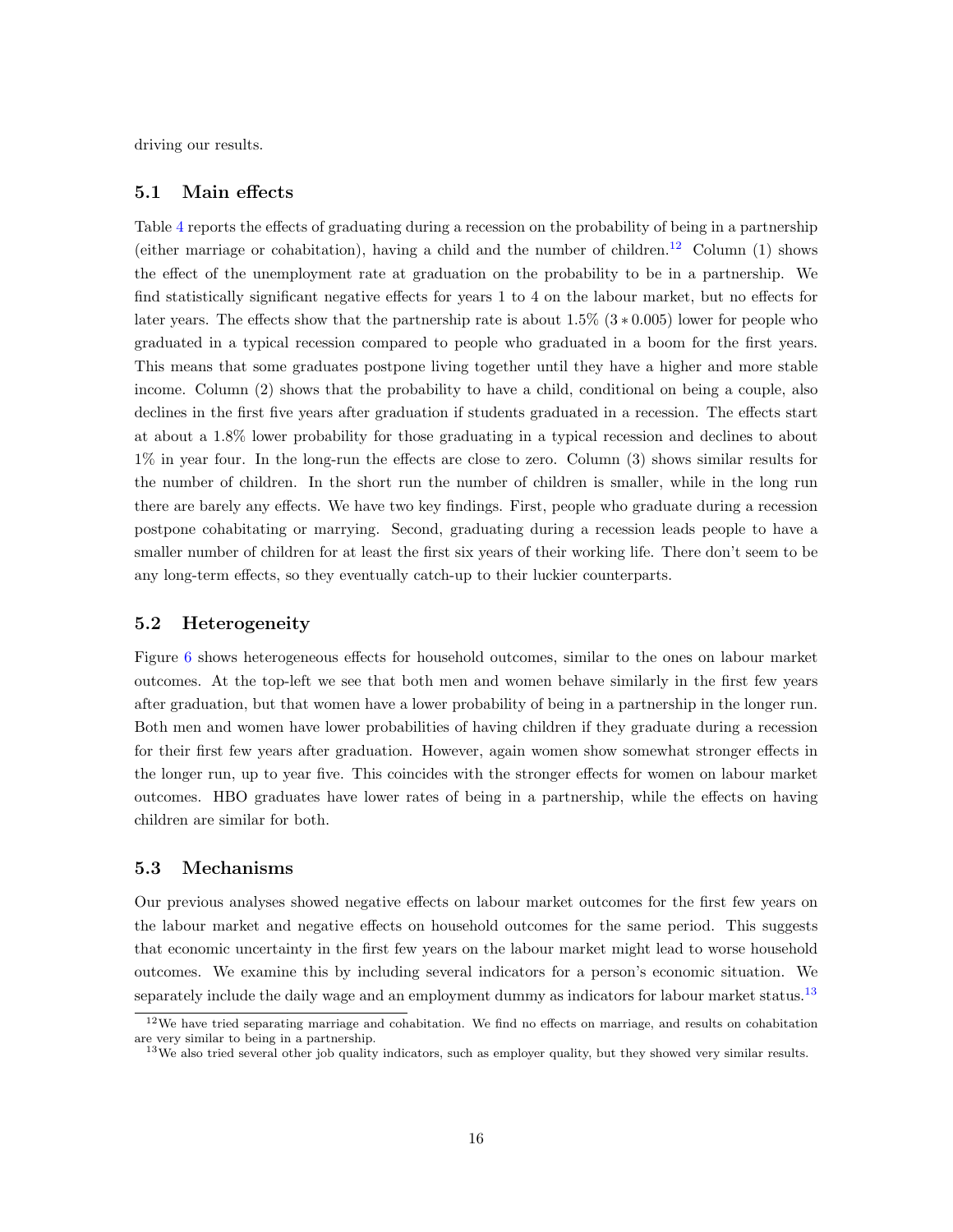|                               | (1)          | (2)               | (3)                |
|-------------------------------|--------------|-------------------|--------------------|
|                               | Partnership  | Couple with child | Number of children |
| Effect Year $0 \quad -0.0011$ |              | $-0.0060***$      | $-0.0072**$        |
|                               | (0.0015)     | (0.0018)          | (0.0030)           |
| Effect Year 1                 | $-0.0052***$ | $-0.0052**$       | $-0.0067**$        |
|                               | (0.0015)     | (0.0020)          | (0.0031)           |
| Effect Year 2                 | $-0.0057***$ | $-0.0040**$       | $-0.0060**$        |
|                               | (0.0013)     | (0.0016)          | (0.0026)           |
| Effect Year 3                 | $-0.0048***$ | $-0.0042**$       | $-0.0058*$         |
|                               | (0.0015)     | (0.0019)          | (0.0029)           |
| Effect Year 4                 | $-0.0032*$   | $-0.0034*$        | $-0.0050*$         |
|                               | (0.0017)     | (0.0019)          | (0.0028)           |
| Effect Year 5                 | $-0.0027$    | $-0.0024$         | $-0.0044$          |
|                               | (0.0017)     | (0.0019)          | (0.0028)           |
| Effect Year 6                 | $-0.0023$    | $-0.0010$         | $-0.0027$          |
|                               | (0.0015)     | (0.0018)          | (0.0029)           |
| Effect Year 7                 | $-0.0014$    | 0.0001            | $-0.0004$          |
|                               | (0.0013)     | (0.0017)          | (0.0030)           |
| N                             | 3,612,740    | 1,931,237         | 1,931,237          |

<span id="page-16-0"></span>Table 4: Effects of the unemployment rate at graduation on being in a partnership, and, conditional on being in a couple, having a child and the number of children.

Notes: Partnership is defined as being married or cohabitating. The estimates for columns (2) and (3) use only people who are already in a partnership. Standard errors clustered at the level of graduation cohort are in parentheses. Significance levels: <sup>∗</sup>  $p < 0.1$ , \*\*  $p < 0.05$ , \*\*\*  $p < 0.01$ .

Source: Own calculations based on registration data from Statistics Netherlands.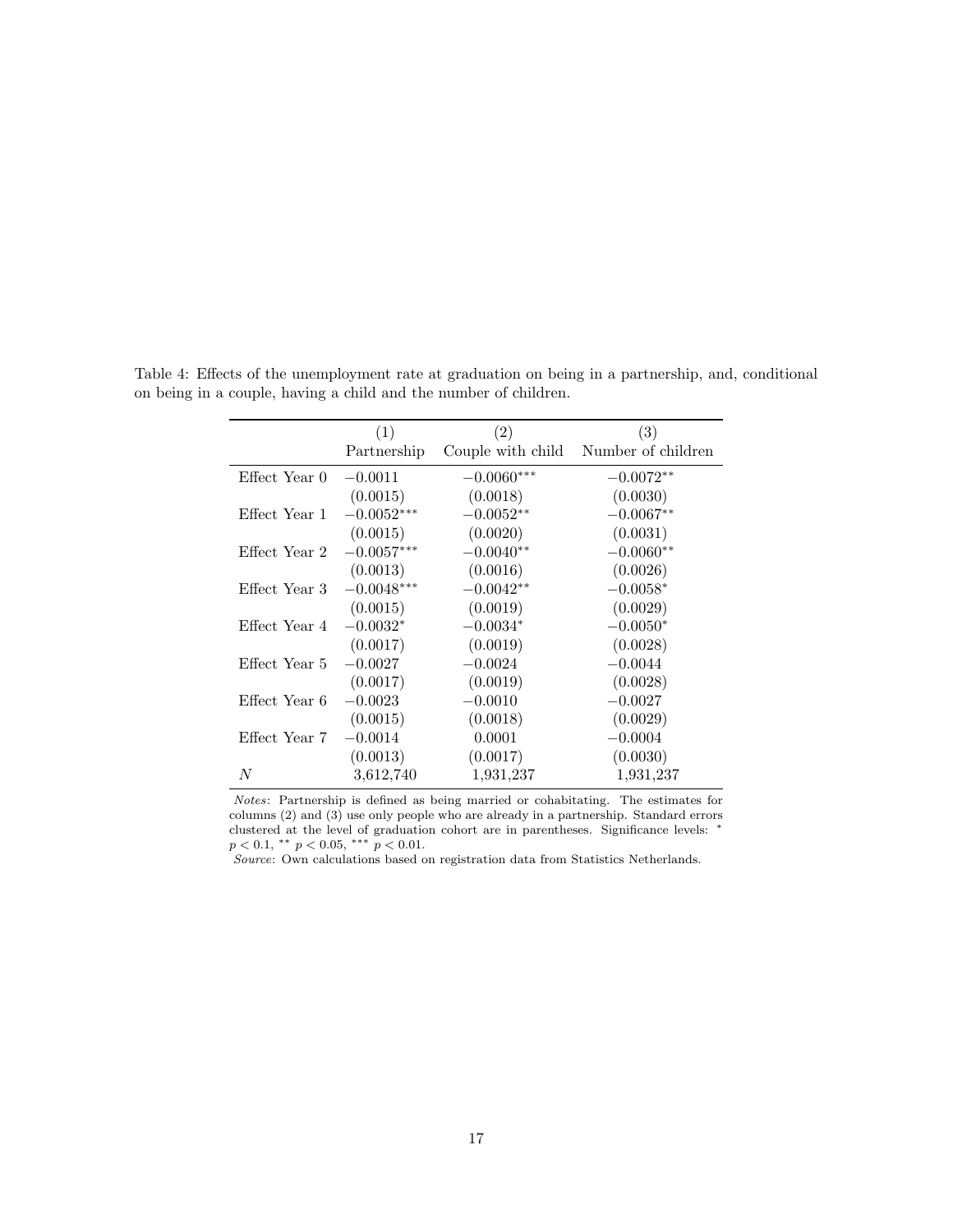<span id="page-17-0"></span>

Figure 6: Heterogeneous demographic effects by gender and education level.

Note: Colored points are significant at the 5% level. White points are not significant at 5%. The estimates are the result of running our main specification (columns (1) and (2) in Table [4\)](#page-16-0) seperately for the groups indicated. Full estimation results are presented in the Appendix.

Source: Own calculations based on registration data from Statistics Netherlands.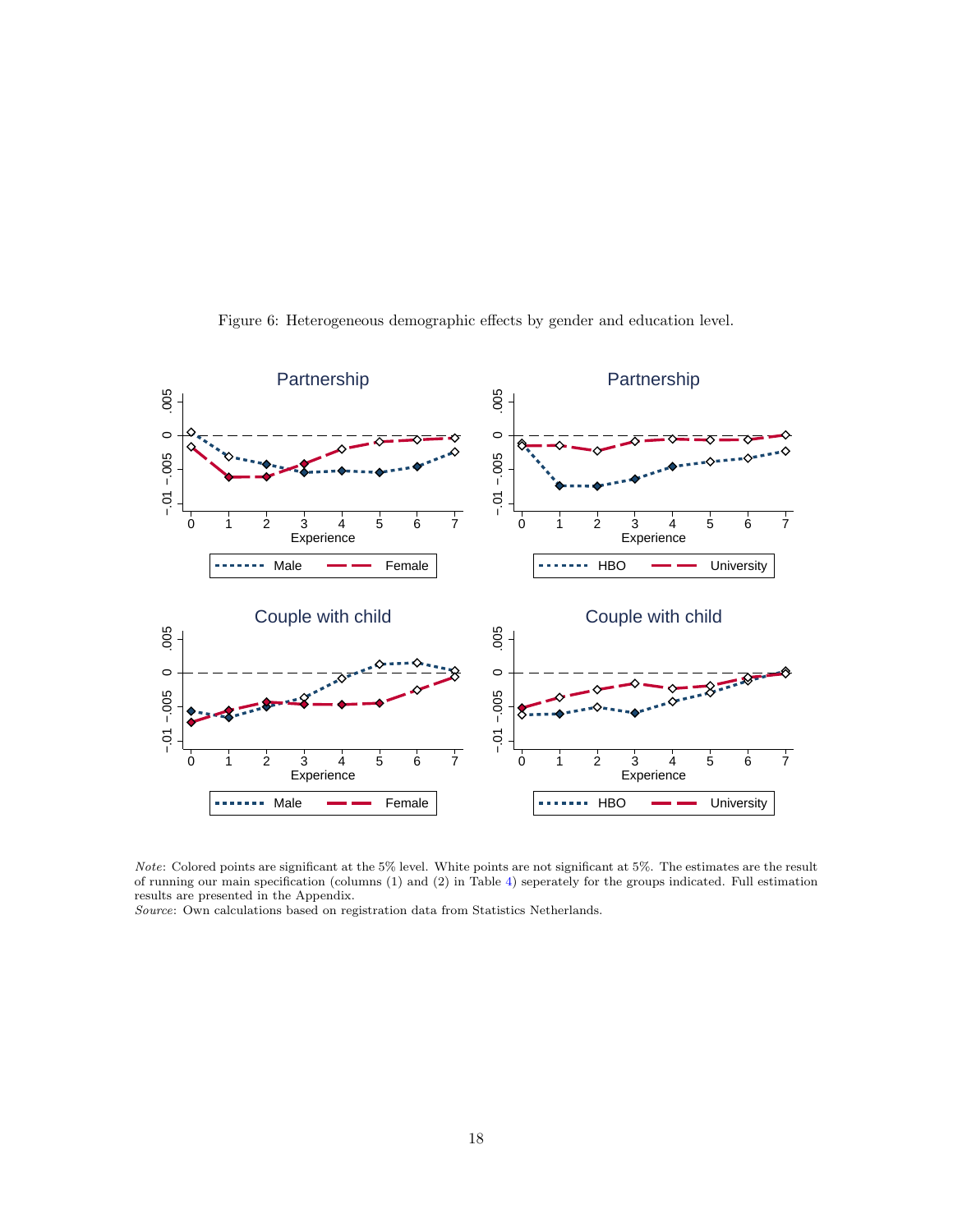Figure 7: Effects of the unemployment rate at graduation on being in a partnership and having a child while controlling for employment status and wage.

<span id="page-18-0"></span>

Source: Own calculations based on registration data from Statistics Netherlands.

We augment our main equation with these indicators, and include interactions with experience fixed effects.

Figure [7](#page-18-0) shows the estimation results. Both figures show that controlling for employment status hardly affects the negative estimates on the probability to be in a partnership or to have a child. Controlling for the wage somewhat attenuates the estimates for being in a partnership, but actually leads to somewhat stronger effects of the unemployment rate at graduation on having a child. This suggests that the effects we find on demographic outcomes are not solely driven by income effects due to graduating at a bad time. There might still be some insecurity regarding the economic situation of the household that is not captured by wage or employment status. Both partners could for example have a fixed-term contract. Unfortunately, our data don't allow us to say anything about other possible mechanisms.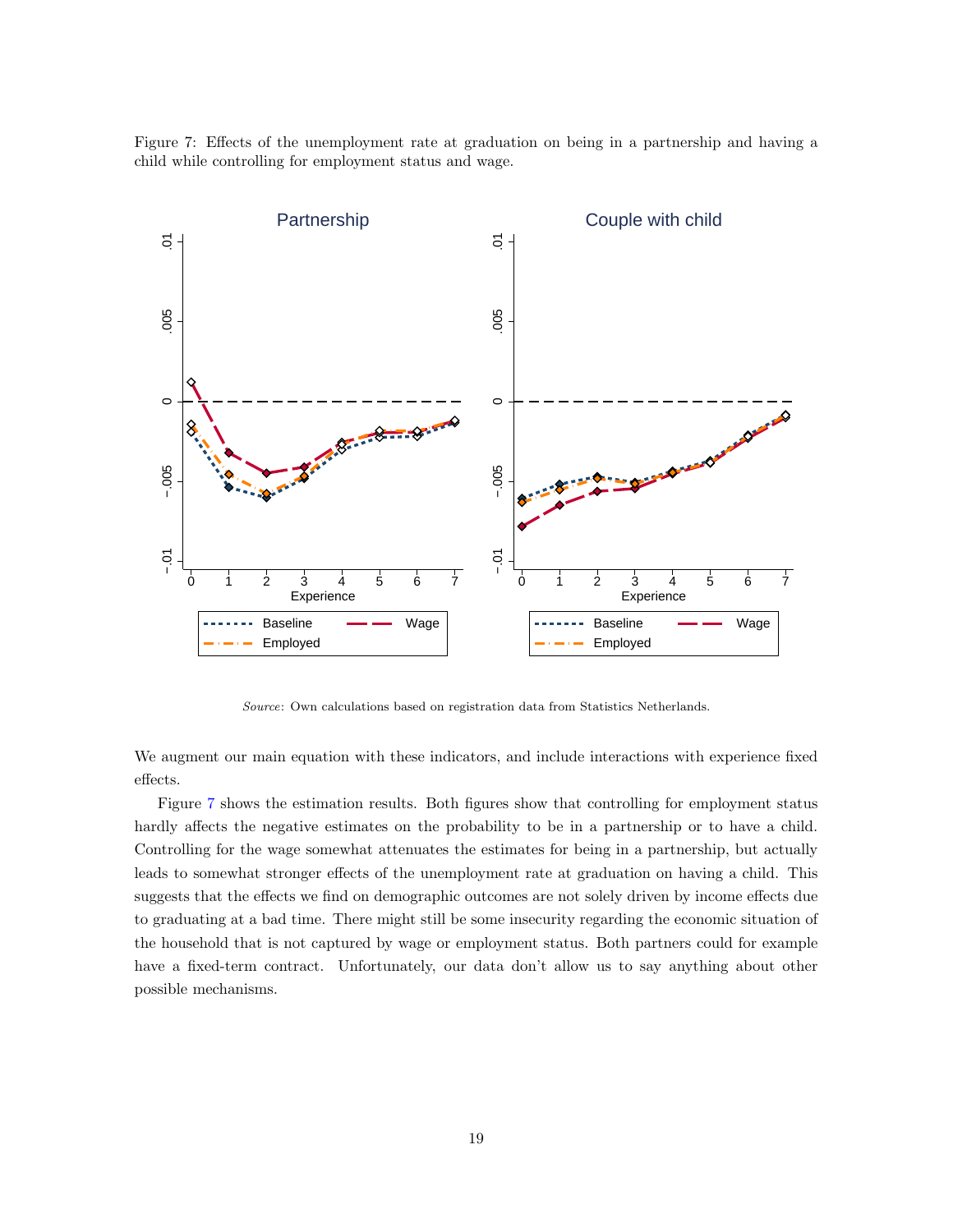## <span id="page-19-0"></span>6 Selection

In section [3](#page-5-0) we mentioned that our OLS results might be biased if students adjust their timing of graduation to the labour market conditions. In this section we use several methods to examine whether this is the case. First, we follow the recent literature and use an instrumental variables strategy [\(Oreopoulos et al.,](#page-23-1) [2012\)](#page-23-1). As an instrument we take the unemployment rate at the expected year of graduation rather than the actual year. Second, we examine whether the unemployment rate at graduation affects the probability that students obtain a higher degree. In section [A.1](#page-24-0) in the appendix we show the results from estimating duration models that directly investigate the link between the unemployment rate and study duration. The results from all three methods point in the same direction. Students don't seem to adjust their timing of graduation to labour market conditions.

#### <span id="page-19-3"></span>6.1 Instrumental variables

As an instrument for the unemployment rate at graduation we follow [Oreopoulos et al.](#page-23-1) [\(2012\)](#page-23-1) and use the unemployment rate at the predicted year of graduation. In this IV strategy we only use the variation introduced by people whose study duration is the same, but who started at different points in time. This contrasts with the OLS estimates where we also use the variation introduced by people who started at the same time, but graduate at different points in time. It is precisely this group that could introduce selection bias if they adjust their timing of graduation to the labour market conditions. The unemployment rate in the predicted year of graduation is a valid instrument if it is not related to labour market outcomes, except through the actual year of graduation. The instrument would be invalid if, at entry, students are able to predict the state of the labour market at their expected graduation date. Given the difficulty of predicting unemployment rates, this seems a plausible exclusion restriction.

The predicted year of graduation is calculated using both the average and nominal duration of a particular study across the full sample from 1995 to 2012. Both the average and the nominal duration have their advantages if used as the basis for our instrument.<sup>[14](#page-19-1)</sup> The nominal duration is arguably the most exogenous measure, since it doesn't depend on the endogenous choices of students as the average duration does. On the other hand, the average duration is a better predictor for the actual time students spend on their studies in the Netherlands. This also shows up in our first-stage estimates, which are weaker for the nominal duration. Second, the difference between the nominal duration and the average duration could introduce selection bias if students who follow a more difficult study (e.g. a technical study) take consistently longer than the nominal duration, but also earn more.<sup>[15](#page-19-2)</sup> We define a 'study' as a completed program in a particular field, such as a bachelor's in engineering or a master's in philosophy. If a student takes both a bachelor's and a master's, the total average duration of her study is the sum of the average duration of the respective bachelor's and master's program. We distinguish between 239 different studies.

Table [5](#page-20-0) gives the estimation results. Column (1) reproduces the main OLS estimates. Column

<span id="page-19-2"></span><span id="page-19-1"></span><sup>14</sup>Note that [Oreopoulos et al.](#page-23-1) [\(2012\)](#page-23-1) only use the nominal duration.

<sup>&</sup>lt;sup>15</sup>Yearly reports on the average time students take to complete their studies show for example that students in the humanities and in technical studies at the university level consistently take much longer than the nominal duration [\(Van der Werff and Berkhout,](#page-23-13) [2015\)](#page-23-13).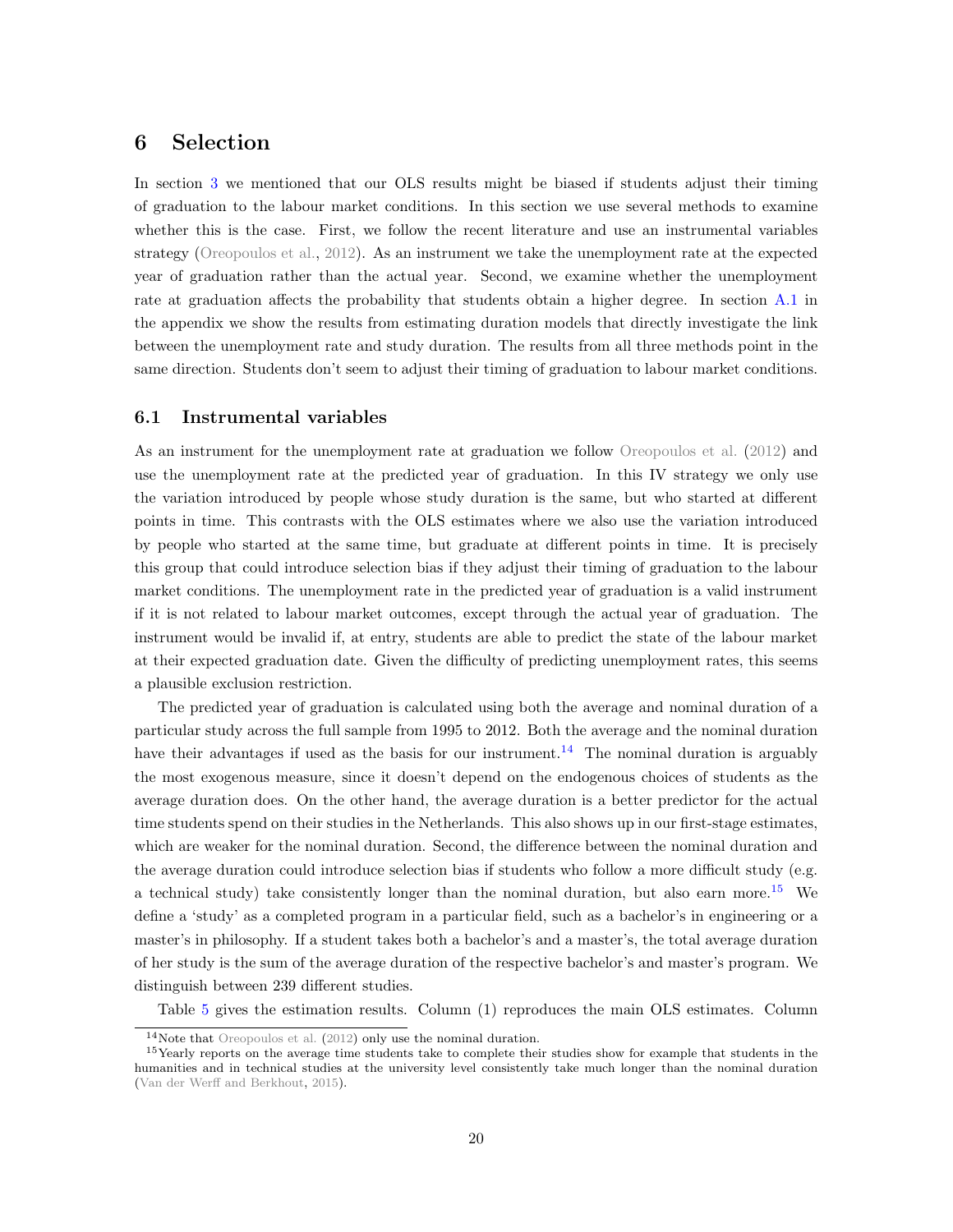<span id="page-20-0"></span>

|                         | (1)          | (2)                      | (3)                      |
|-------------------------|--------------|--------------------------|--------------------------|
|                         | <b>OLS</b>   | IV with average duration | IV with nominal duration |
| First stage coefficient |              | $0.7485***$              | $0.6678***$              |
|                         |              | (0.0741)                 | (0.0917)                 |
| Effect Year 0           | $-0.0312***$ | $-0.0324*$               | $-0.0346*$               |
|                         | (0.0041)     | (0.0186)                 | (0.0177)                 |
| Effect Year 1           | $-0.0216***$ | $-0.0127***$             | $-0.0163***$             |
|                         | (0.0032)     | (0.0044)                 | (0.0062)                 |
| Effect Year 2           | $-0.0153***$ | $-0.0074$                | $-0.0065$                |
|                         | (0.0023)     | (0.0046)                 | (0.0054)                 |
| Effect Year 3           | $-0.0072***$ | $-0.0070$                | $-0.0017$                |
|                         | (0.0024)     | (0.0053)                 | (0.0040)                 |
| Effect Year 4           | $-0.0046*$   | $-0.0093*$               | $-0.0015$                |
|                         | (0.0025)     | (0.0052)                 | (0.0036)                 |
| Effect Year 5           | $-0.0029$    | $-0.00105*$              | $-0.0003$                |
|                         | (0.0025)     | (0.0055)                 | (0.0045)                 |
| Effect Year 6           | $-0.0027$    | $-0.0110*$               | $-0.0000$                |
|                         | (0.0030)     | (0.0057)                 | (0.0054)                 |
| Effect Year 7           | $-0.0013$    | $-0.0095$                | 0.0012                   |
|                         | (0.0038)     | (0.0059)                 | (0.0063)                 |

Table 5: Results from IV estimates of the unemployment rate at graduation on  $ln(daily wage)$ .

Notes: Number of observations is 3,331,000. Estimation method is indicated above each column. Standard errors clustered at the level of graduation cohort are in parentheses. Significance levels: \*  $p < 0.1$ , \*\*  $p < 0.05$ , ∗∗∗ p < 0.01.

Source: Own calculations based on registration data from Statistics Netherlands.

(2) gives the IV estimates where we instrument for the unemployment rate at graduation with the unemployment rate at the expected year of graduation using the average duration per study. The estimates for the first year are very similar to the OLS results, but starting from year one they are a little weaker. On the long-run, we find slightly stronger negative effects, although they are barely significant. As expected, the first stage is highly significant and strongly predicts the unemployment rate at graduation. In column (3) we present results using the nominal duration. Similarly to the average duration, we find slightly weaker effects for the short-term. The later years are very similar to the main OLS results. The first stage estimates are somewaht smaller than for the average duration, reflecting the weaker correlation between the nominal and actual study duration. The results suggest that recovery from graduating during a recession might even be a little quicker than our OLS results show. Nevertheless, the point estimates for each year of potential experience in the three models are well within each other's confidence interval, so the differences are quite small. See section [A.4](#page-27-0) for IV estimates for our other main outcomes. Overall, the IV results are quite similar to the OLS estimates, which means that selection bias is a small problem for our sample. If anything, we slightly underestimate the negative effects of graduating during a recession.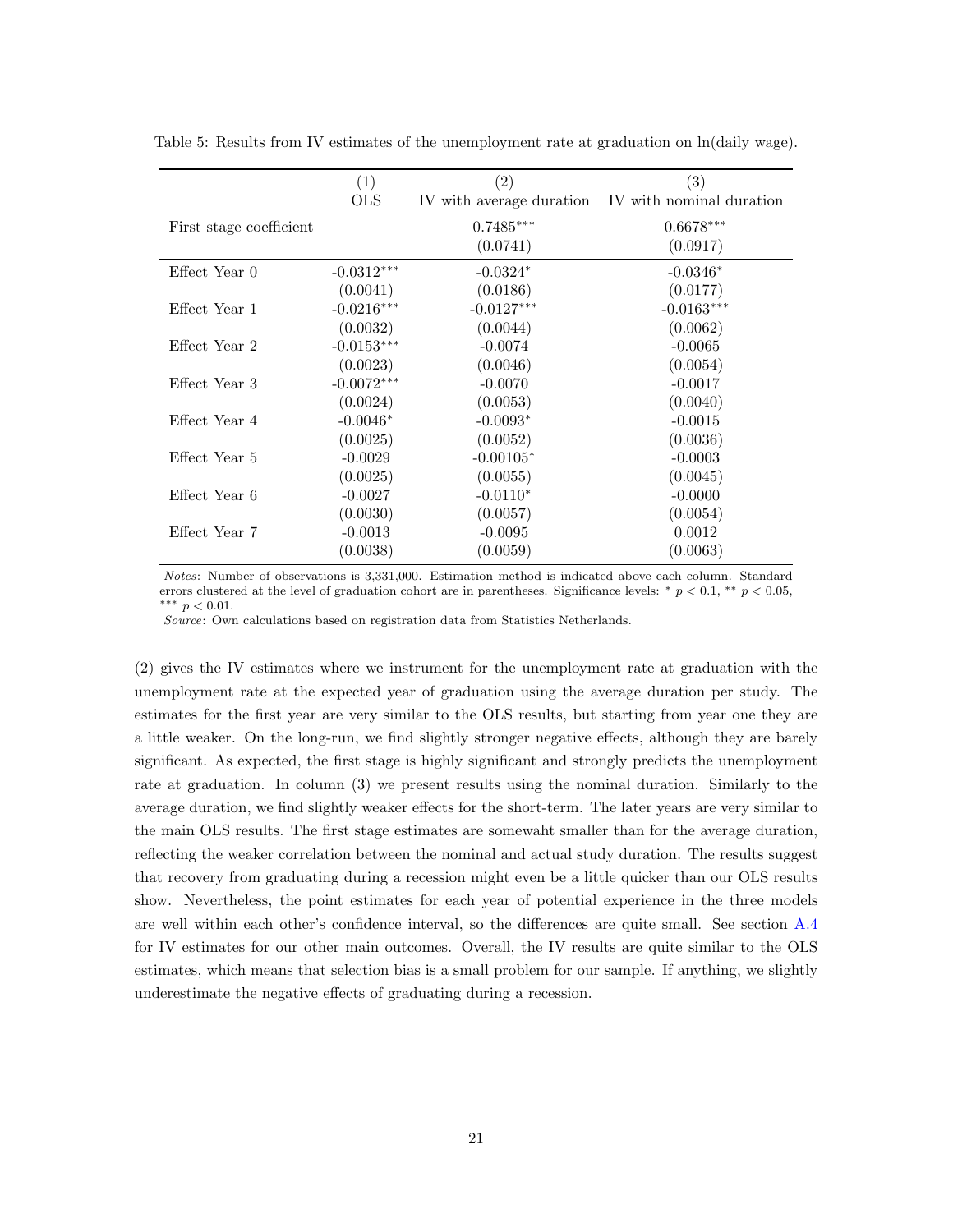<span id="page-21-1"></span>Table 6: Effect of the unemployment rate on the probability to obtain an additional or higher degree.

|                   | Τ.       | (2)<br>HBO to HBO HBO to university | (3)<br>University to university |
|-------------------|----------|-------------------------------------|---------------------------------|
| Unemployment rate | 0.0031   | $-0.0006$                           | 0.0013                          |
|                   | (0.0034) | (0.0098)                            | (0.0025)                        |
| N                 | 407,941  | 407,941                             | 189,910                         |

Notes: Standard errors clustered at the level of graduation cohort are in parentheses. Significance levels:  $*$   $p < 0.1$ ,  $**$   $p < 0.05$ ,  $***$   $p < 0.01$ .

Source: Own calculations based on registration data from Statistics Netherlands.

## 6.2 Do students who graduate in a recession more often obtain a higher degree?

Another way in which students might select themselves onto the labour market is in their choice of obtaining a higher or additional degree. Students who graduate during a recession might face lower opportunity costs of staying in school and thus are more likely to obtain an additional degree. Table [6](#page-21-1) shows the estimated relation between the unemployment rate at graduation (the first level mentioned in each column) and the probability to obtain an additional degree (the second level mentioned). We estimate a simple linear probability model that relates a dummy variable indicating whether a student pursued a higher degree to the unemployment rate measured at graduation of the first level and the same set of demographic and education control variables as included in our other specifications. Note that students at the HBO level can pursue a master's degree at the HBO level, an additional bachelor's degree at the HBO level or a bachelor's or master's degree at the university level. University students can typically pursue an additional master's degree. We find no significant effect between the unemployment rate at graduation and the probability to obtain a higher degree. Columns (1) and (3) have the right sign, but they are small and statistically insignificant. This means that there is no relation between the unemployment rate at graduation and the probability to obtain a higher or additional degree.

## <span id="page-21-0"></span>7 Discussion and conclusion

In this paper we examined the labour market and household effect of graduating in a recession using a sample of Dutch higher education graduates from 1995 to 2012. We find negative effects on wages which last up to three years after graduation, while small negative effects on employment last up to six years after graduation. We show that increased labour market insecurity also affects the probability to start living together and having children for four to six years after graduation. However, we find no long-term negative effects. External mobility to better paying employers is an important mechanism that leads to recovery of the wage losses. We also find that women suffer stronger losses than men.

Our approach has some limitations. Most points apply to other papers in this literature as well. First, to circumvent issues related to selection bias as much as possible and the lack of good data, we only look at higher educated graduates. This is only half of the graduate population in the Netherlands. The sparse literature that compares higher educated with lower educated graduates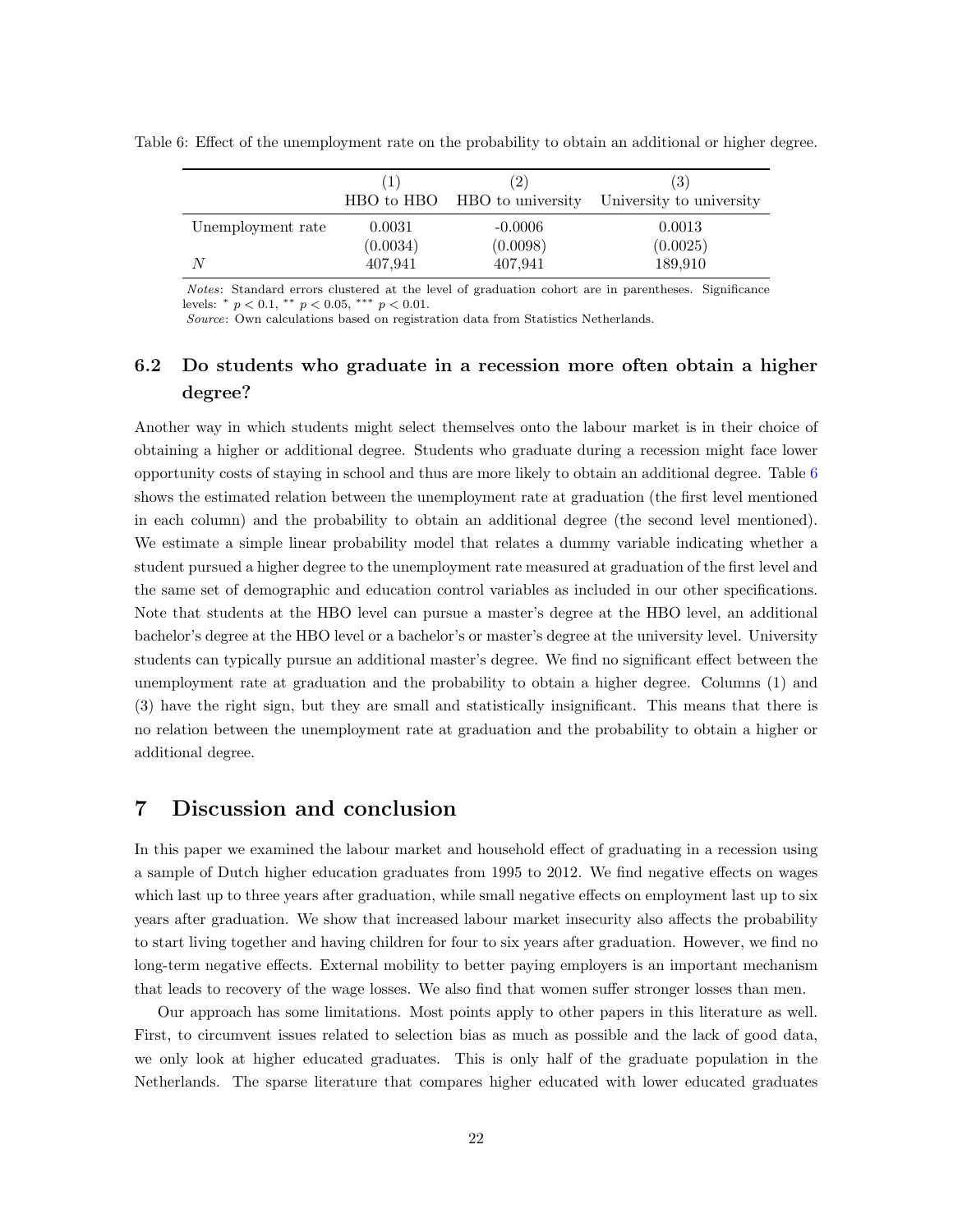finds that higher educated graduates lose more in terms of wages from graduating during a recession, but that lower educated have lower job probabilities [\(Genda et al.,](#page-23-2) [2010;](#page-23-2) [Cockx and Ghirelli,](#page-22-2) [2016\)](#page-22-2). Second, and related to the previous point, our estimates do not take into account general equilibrium effects. It is for example possible that the effects on employment are small because higher educated graduates take jobs that are typically held by lower educated graduates. Indeed, the lower job quality is one of the drivers of the initial wage loss. This means that, by extension, lower educated graduates could be hurt in their employment chances. Third, while we provide extensive robustness analyses that show our results remain similar, we can't fully exclude other cohort effects affecting our results.

## References

- <span id="page-22-12"></span>Adsera, A. (2011). Where are the babies? labor market conditions and fertility in europe. European Journal of Population / Revue européenne de Démographie  $27(1)$ , 1–32.
- <span id="page-22-11"></span>Ahn, N. and P. Mira (2002). A note on the changing relationship between fertility and female employment rates in developed countries. Journal of Population Economics 15 (4), 667–682.
- <span id="page-22-1"></span>Altonji, J. G., L. B. Kahn, and J. D. Speer (2016). Cashier or consultant? entry labor market conditions, field of study and career success. Journal of Labor Economics 34 (S1), 361–401.
- <span id="page-22-6"></span>Angrist, J. D. and J.-S. Pischke (2009). Mostly Harmless Econometrics: An Empiricist's Companion. Princeton University Press.
- <span id="page-22-9"></span>Beaudry, P. and J. DiNardo (1991). The effect of implicit contracts on the movement of wages over the business cycle. Journal of Political Economy  $99(4)$ , 665–688.
- <span id="page-22-10"></span>Bettio, F. and P. Villa (1998). A mediterranean perspective on the breakdown of the relationship between participation and fertility. Cambridge Journal of Economics 22 (2), 137–171.
- <span id="page-22-0"></span>Brunner, B. and A. Kuhn (2014). The impact of labor market entry conditions on initial job assignment and wages. *Journal of Population Economics 27*(3), 705–738.
- <span id="page-22-3"></span>Butz, W. P. and M. P. Ward (1979). The emergence of countercyclical u.s. fertility. The American *Economic Review 69*(3), 318-328.
- <span id="page-22-7"></span>Cameron, A. C., J. B. Gelbach, and D. L. Miller (2008). Bootstrap-based improvements for inference with clustered errors. Review of Economics and Statistics  $90(3)$ , 414–427.
- <span id="page-22-8"></span>Cameron, C. A. and D. L. Miller (2015). A practitioners guide to cluster-robust inference. Journal of Human Resources  $50(2)$ , 317-372.
- <span id="page-22-4"></span>Chevalier, A. and O. Marie (2014). Economic uncertainty, parental selection and the criminal activity of the children of the wall. CEP Discussion Paper .
- <span id="page-22-2"></span>Cockx, B. and C. Ghirelli (2016). Scars of recessions in a rigid labor market. Labour Economics.
- <span id="page-22-5"></span>Currie, J. and H. Schwandt (2014). Short- and long-term effects of unemployment on fertility. Proceedings of the National Academy of Sciences 111 (41), 14734–14739.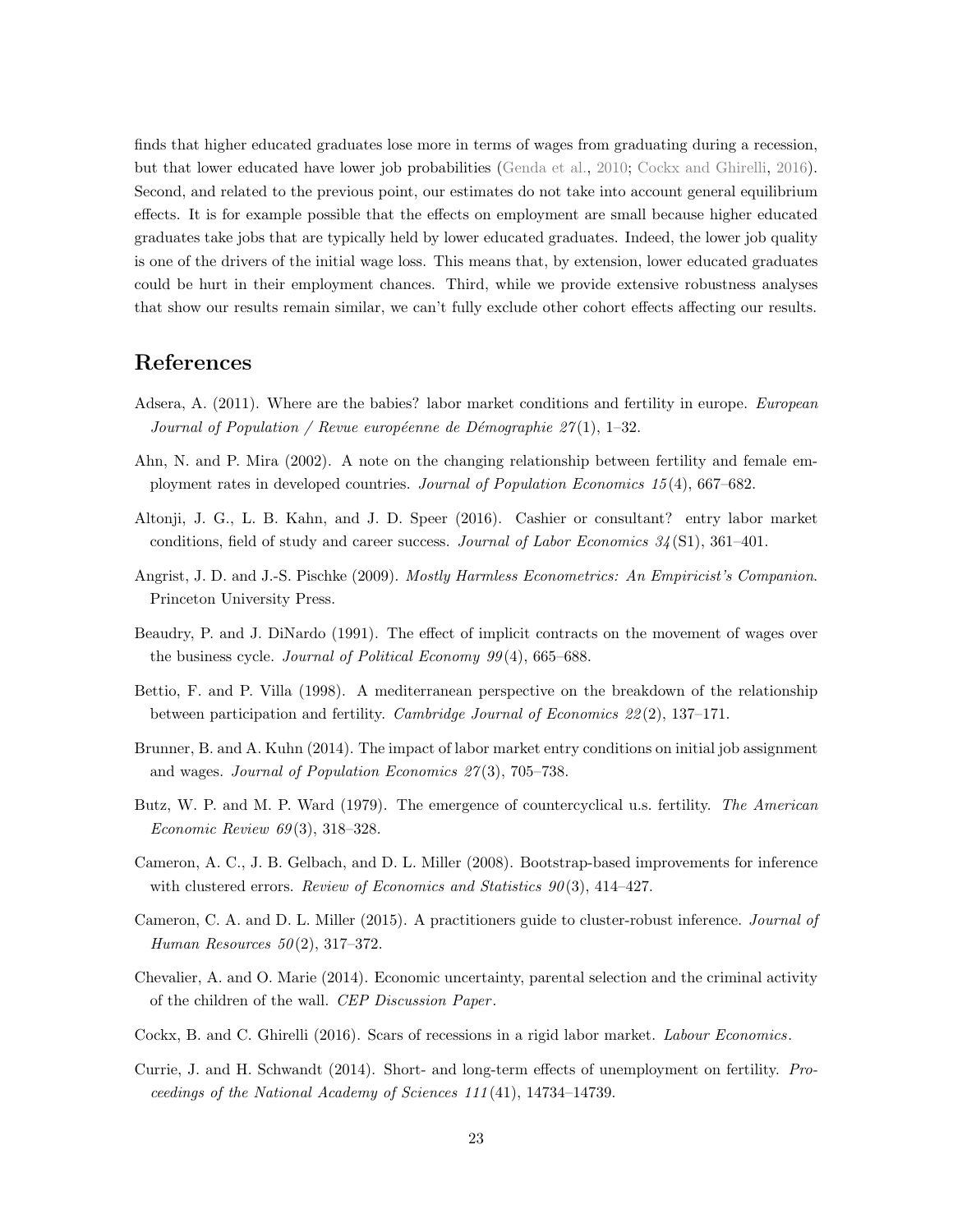- <span id="page-23-7"></span>Del Bono, E., A. Weber, and R. Winter-Ebmer (2015). Fertility and economic instability: the role of unemployment and job displacement. Journal of Population Economics 28 (2), 463–478.
- <span id="page-23-2"></span>Genda, Y., A. Kondo, and S. Ohta (2010). Long-term effects of a recession at labor market entry in Japan and the United States. Journal of Human Resources  $45(1)$ , 157-196.
- <span id="page-23-9"></span>Gibbons, R. and M. Waldman (2004). Task-specific human capital. The American Economic Review 94 (2), 203–207.
- <span id="page-23-6"></span>Hashimoto, Y. and A. Kondo (2012). Long-term effects of labor market conditions on family formation for Japanese youth. Journal of the Japanese and International Economies  $26(1)$ ,  $1-22$ .
- <span id="page-23-0"></span>Kahn, L. B. (2010). The long-term labor market consequences of graduating from college in a bad economy. Labour Economics  $17(2)$ ,  $303 - 316$ .
- <span id="page-23-8"></span>Kondo, A. (2012). Gender-specific labor market conditions and family formation. Journal of Population Economics  $25(1)$ , 151-174.
- <span id="page-23-12"></span>Kwon, I., E. M. Milgrom, and S. Hwang (2010). Cohort effects in promotions and wages: Evidence from Sweden and the United States. Journal of Human Resources 45 (3), 772–808.
- <span id="page-23-3"></span>Liu, K., K. G. Salvanes, and E. O. Sorensen (2016). Good skills in bad times: Cyclical skill mismatch and the long-term effects of graduating in a recession. European Economic Review 84, 3–17.
- <span id="page-23-5"></span>Maclean, J. C., R. Covington, and A. S. Kessler (2016). Labor market conditions at school-leaving: long-run effects on marriage and fertility. Contemporary Economic Policy 34, 63–88.
- <span id="page-23-1"></span>Oreopoulos, P., T. von Wachter, and A. Heisz (2012). The short- and long-term career effects of graduating in a recession. American Economic Journal: Applied Economics  $\mathcal{A}(1)$ , 1–29.
- <span id="page-23-11"></span>Oyer, P. (2006). Initial labor market conditions and long-term outcomes for economists. Journal of Economic Perspectives  $20(3)$ , 143-160.
- <span id="page-23-13"></span>Van der Werff, S. and E. Berkhout (2015). Studie & werk 2015, hbo'ers en academic van afstudeerjaar 2012/13 op de arbeidsmarkt. SEO rapport.
- <span id="page-23-10"></span>Waldman, M. (1984). Job assignments, signalling and efficiency. The RAND Journal of Economics 15(2), 255-267.
- <span id="page-23-4"></span>Willis, R. J. (1973). A new approach to the economic theory of fertility behavior. Journal of Political Economy 81 (2), S14–S64.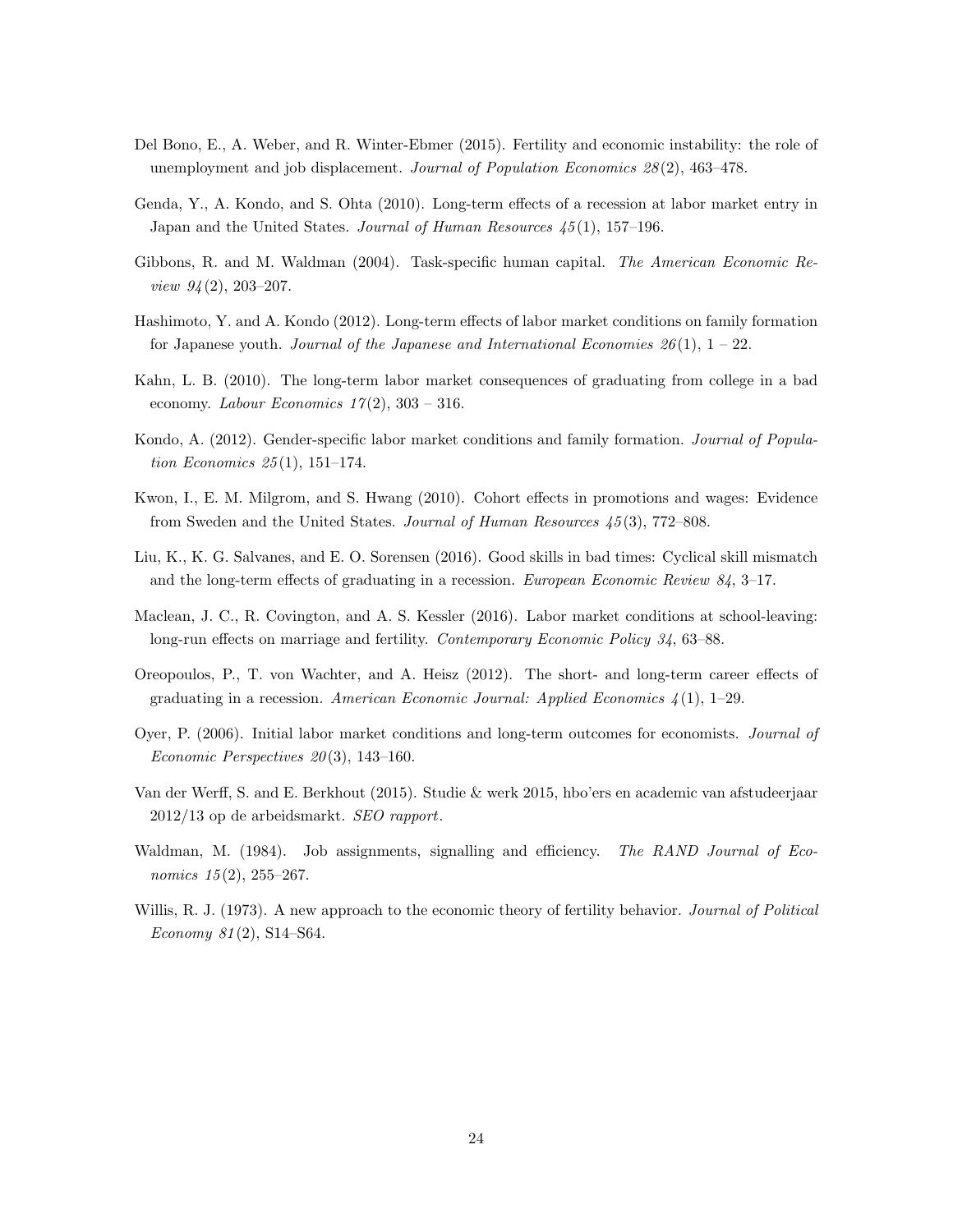|                   | (1)         |
|-------------------|-------------|
| Unemployment rate | $-0.0619$   |
|                   | (0.1149)    |
| Year 3            | 0.1091      |
|                   | (0.4959)    |
| Year 4            | 0.1830      |
|                   | (0.6423)    |
| Year 5            | 0.7175      |
|                   | (0.5749)    |
| Year 6            | 2.4682***   |
|                   | (0.5009)    |
| Year 7            | $2.6093***$ |
|                   | (0.5272)    |
| Year 8            | $3.0458***$ |
|                   | (0.5478)    |
| Year 9            | $5.3568***$ |
|                   | (0.5467)    |
| N                 | 2,223,915   |

<span id="page-24-1"></span>Table 7: Effect of the unemployment rate on the exit rate out of higher education.

Notes: Standard errors clustered at the level of starting cohort are in parentheses. Significance levels:  $*$   $p$  < 0.1,  $*$   $*$   $p$  < 0.05, ∗∗∗ p < 0.01.

Source: Own calculations based on registration data from Statistics Netherlands.

## A Appendix

### <span id="page-24-0"></span>A.1 Do students postpone graduation if the unemployment rate is high?

Bad labour market conditions might induce people to stay in school longer than they would have been if labour market conditions had been better. We apply duration analysis to directly examine this question. We estimate a discrete time duration model, where we assume that students decide each year whether they will enroll for the next year or enter the labour market (see [Cockx and Ghirelli](#page-22-2) [\(2016\)](#page-22-2) for a similar application). We apply a complementary log-log specification. The exit rate out of higher education is modeled as follows

$$
\theta(t|x, u_y) = 1 - \exp(-\exp(x'\beta + u'_y \gamma))
$$
\n(2)

where  $t$  is the time spent in higher education, counted in years from the first enrollment,  $x$  is a set of individual observable characteristics (the same as used in the main specification) and  $u_y$  is the unemployment rate in year y. We include dummies for each year in education to model the baseline hazard. Table [7](#page-24-1) shows the results. We find no statistically significant effect of the unemployment rate on the exit rate out of graduation. The coefficient, while it has the expected sign, is very small.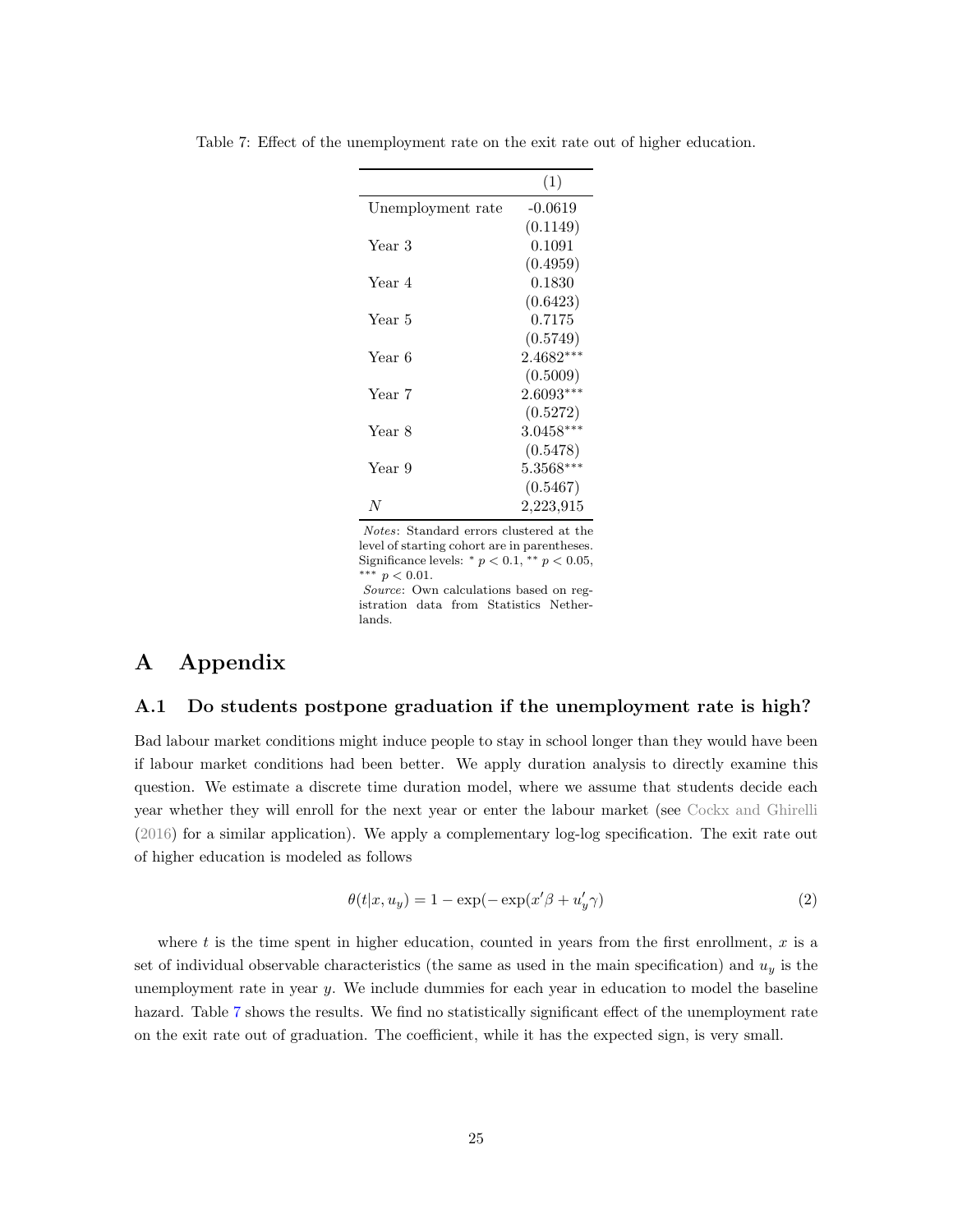|               | (1)             | (2)            | (3)            |
|---------------|-----------------|----------------|----------------|
|               | <b>Baseline</b> | Collapsed data | Wild bootstrap |
| Effect Year 0 | $-0.0312***$    | $-0.0287***$   | $-0.0312**$    |
|               | (0.0041)        | (0.0037)       |                |
| Effect Year 1 | $-0.0216***$    | $-0.0187***$   | $-0.0216**$    |
|               | (0.0032)        | (0.0033)       |                |
| Effect Year 2 | $-0.0153***$    | $-0.0148***$   | $-0.0153**$    |
|               | (0.0023)        | (0.0028)       |                |
| Effect Year 3 | $-0.0072***$    | $-0.0059*$     | $-0.0072**$    |
|               | (0.0024)        | (0.0029)       |                |
| Effect Year 4 | $-0.0046*$      | $-0.0016$      | $-0.0046$      |
|               | (0.0025)        | (0.0023)       |                |
| Effect Year 5 | $-0.0029$       | 0.0002         | $-0.0029$      |
|               | (0.0025)        | (0.0026)       |                |
| Effect Year 6 | $-0.0027$       | 0.0000         | $-0.0027$      |
|               | (0.0030)        | (0.0025)       |                |
| Effect Year 7 | $-0.0013$       | 0.0011         | $-0.0013$      |
|               | (0.0038)        | (0.0031)       |                |
| N             | 3,331,000       | 119            | 3,331,000      |

<span id="page-25-0"></span>Table 8: Effects of the unemployment rate at graduation ln(daily wage) using different methods to deal with a small number of clusters.

Notes: Standard errors clustered at the level of graduation cohort are in parentheses. The wild bootstrap method doesn't provide standard errors. Significance levels:  $*$   $p < 0.1$ ,  $**$   $p < 0.05$ ,  $***$   $p < 0.01$ .

Source: Own calculations based on registration data from Statistics Netherlands.

#### A.2 Small number of clusters

We use data on graduation cohorts from 1995 to 2012. Since we cluster on the level of the graduation cohort, we only have 18 clusters. This could lead us to underestimate our standard errors. There is no definitive way of dealing with this problem, so we provide results from two ways to address it. Both show similar results. First, we follow [Angrist and Pischke](#page-22-6) [\(2009\)](#page-22-6) and estimate the same equation at the cohort level. This means that we collapse our data to the cohort level and run our regression with this dataset. Second, we follow [Cameron et al.](#page-22-7) [\(2008\)](#page-22-7) and apply the wild bootstrap. This method doesn't provide us with standard errors, but it does give us significance levels. Table [8](#page-25-0) shows the results. Column (1) reproduces the main results. Column (2) gives the results using the collapsed data. The results are quite similar. The coefficients are somewhat smaller, but show the same pattern. Column (3) gives the results using the wild bootstrap. We generally lose some level of significance, but the main results remain significant at conventional levels of 5%. While this isn't an exhaustive list of methods to deal with a small number of clusters, they provide reassurance that our main results are not driven by a small cluster problem. Finally, note that our standard errors in the main analysis would have to increase by a factor of 2 to 3 for the main results (years 0 - 3) to lose significance at 5%.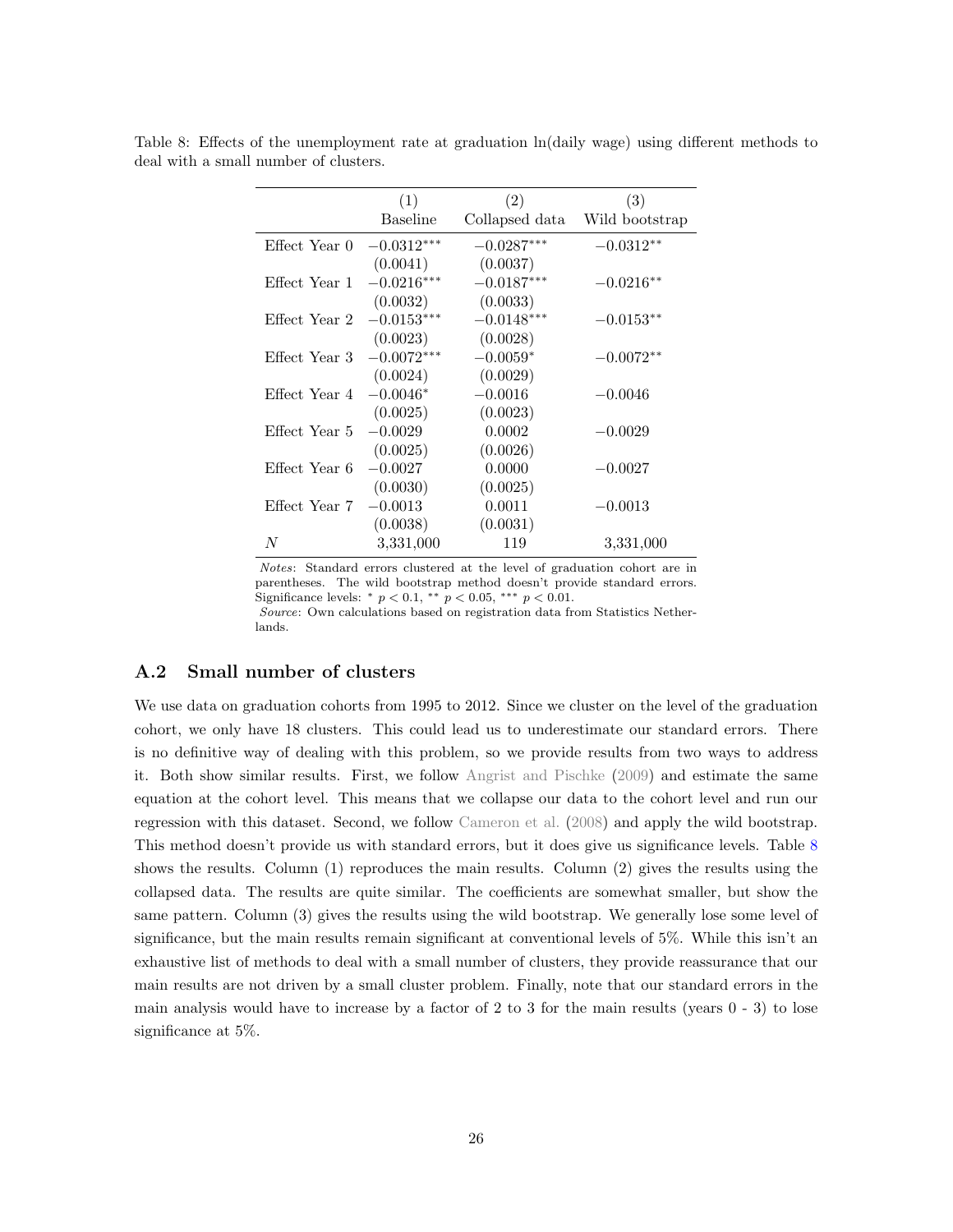|                    | (1)             | (2)          | (3)                         |
|--------------------|-----------------|--------------|-----------------------------|
|                    | <b>Baseline</b> | Regional     | Regional with fixed effects |
| Effect Year 0      | $-0.0312***$    | $-0.0456***$ | $-0.0190***$                |
|                    | (0.0041)        | (0.0050)     | (0.0038)                    |
| Effect Year 1      | $-0.0216***$    | $-0.0336***$ | $-0.0073**$                 |
|                    | (0.0032)        | (0.0045)     | (0.0035)                    |
| Effect Year 2      | $-0.0153***$    | $-0.0285***$ | $-0.0036$                   |
|                    | (0.0023)        | (0.0044)     | (0.0032)                    |
| Effect Year 3      | $-0.0072***$    | $-0.0249***$ | $-0.0002$                   |
|                    | (0.0024)        | (0.0050)     | (0.0029)                    |
| Effect Year 4      | $-0.0046*$      | $-0.0243***$ | 0.0012                      |
|                    | (0.0025)        | (0.0051)     | (0.0029)                    |
| Effect Year 5      | $-0.0029$       | $-0.0244***$ | 0.0009                      |
|                    | (0.0025)        | (0.0052)     | (0.0028)                    |
| Effect Year 6      | $-0.0027$       | $-0.0248***$ | 0.0003                      |
|                    | (0.0030)        | (0.0053)     | (0.0028)                    |
| Effect Year 7      | $-0.0013$       | $-0.0240***$ | 0.0009                      |
|                    | (0.0038)        | (0.0058)     | (0.0029)                    |
| Number of clusters | 18              | 72           | 72                          |
| N                  | 3,331,000       | 3,329,898    | 3,329,898                   |

<span id="page-26-1"></span>Table 9: Effects of the national (baseline) and regional unemployment rate at graduation on  $ln(daily)$ wage).

Notes: Standard errors clustered at the level of graduation cohort (baseline) and regioncohort (columns (2) and (3) are in parentheses. Significance levels: \*  $p < 0.1$ , \*\*  $p < 0.05$ , ∗∗∗ p < 0.01.

Source: Own calculations based on registration data from Statistics Netherlands.

#### <span id="page-26-0"></span>A.3 Regional estimates

In our main analyses we use variation in the unemployment rate at the national level. As discussed in section [3,](#page-5-0) many papers use variation at some regional level [\(Kahn,](#page-23-0) [2010;](#page-23-0) [Oreopoulos et al.,](#page-23-1) [2012;](#page-23-1) [Brunner and Kuhn,](#page-22-0) [2014;](#page-22-0) [Cockx and Ghirelli,](#page-22-2) [2016\)](#page-22-2). This allows for the inclusion of cohort fixed effects and increases the number of clusters. While we are not confident that this strategy is warranted for the Netherlands for reasons already discussed, we do explore this strategy in this sensitivity analysis. We use variation in the unemployment rate introduced by four regions (North, South, East, West, the NUTS-1 level). This increases the number of clusters available for estimation from 18 to 72.

Table [9](#page-26-1) shows the estimation results for wages. Column (1) reproduces the main estimates from Table [2.](#page-10-0) Column (2) applies the same model with regional unemployment rates. We actually find significantly stronger effects than for the main sample. However, these could be biased by the lack of region-specific controls. Column (3) includes a full set of region and cohort fixed effects and drops the biannual cohort dummies. This specification is similar to e.g. [Oreopoulos et al.](#page-23-1) [\(2012\)](#page-23-1). Once we include cohort and region fixed effects, the results remain qualitatively similar to the OLS estimates, but the point estimates become smaller and are no longer significant from year 2 onwards. Part of this is surely driven by the lack of variation in unemployment rates at the regional level. We conclude that our main conclusion - only short-term negative effects of graduating during a recession on wages - remains.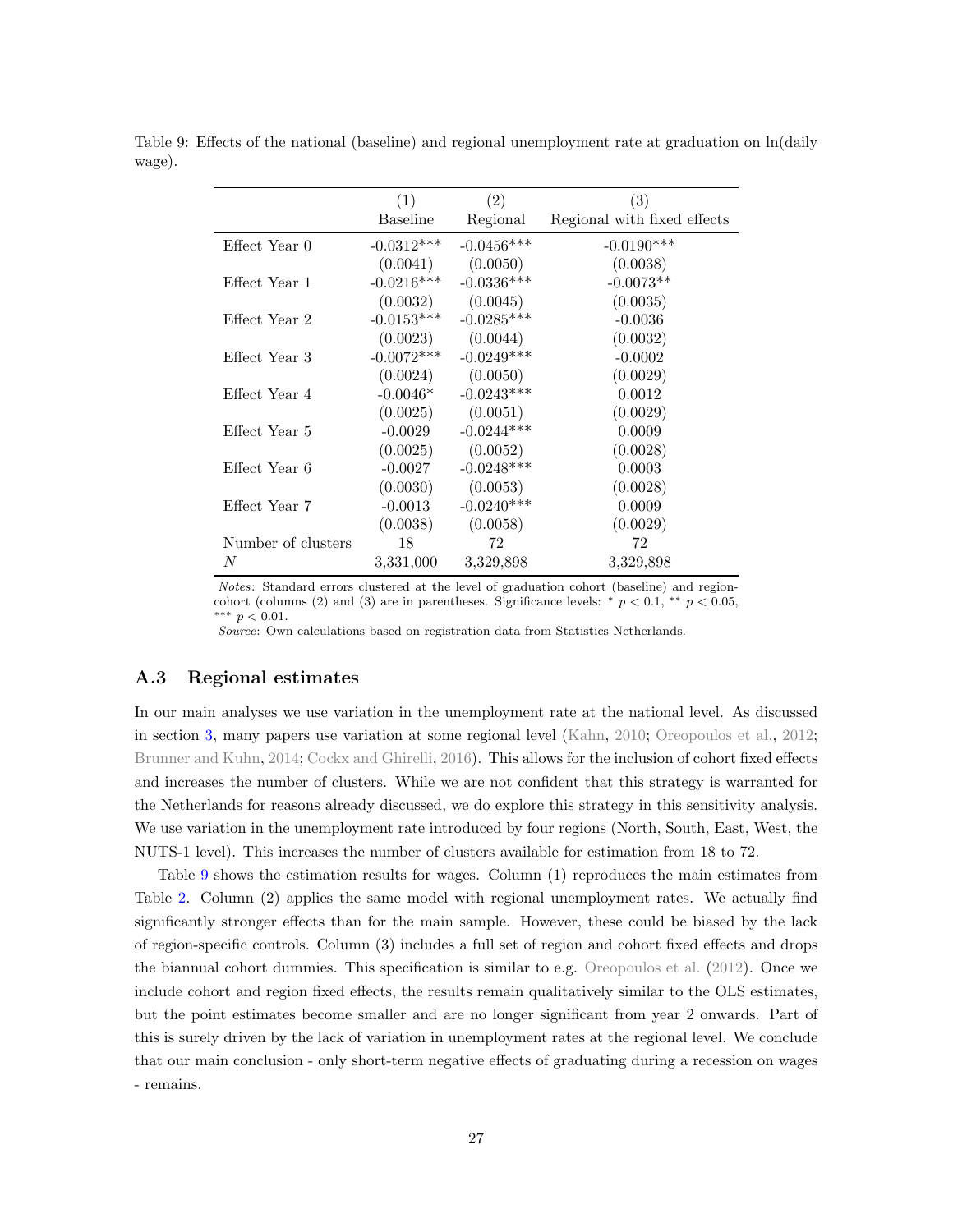#### <span id="page-27-0"></span>A.4 IV estimates for other outcomes

In section [6.1](#page-19-3) we show that our results on wages remain roughly similar when we apply our IV strategy using the unemployment rate in the predicted year of graduation as an instrument for the unemployment rate in the year of graduation. Table [10](#page-28-0) shows estimation results from IV estimates for our other main outcome variables. The results from the OLS specification are reproduced to facilitate comparison. The first three columns show the effects on employment. The IV coefficients for both models are similar for the first few years, but about twice as large and more significant for the later years. While it is expected that IV estimates are somewhat larger, the results suggest that our OLS results somewhat underestimate the long-term effect of graduating during a recession on employment.

Columns 4 - 6 present the results for being in a partnership. The IV coefficients are larger for the first few years, but similar for the later years. The pattern is similar. We find short-term negative effects of graduating during a recession for the probability of being in a partnership. For most years the OLS and IV coefficients are well within each other's confidence interval.

Columns 7 - 9 present the results for having a child, conditional on being in a partnership. The coefficients when using the average duration are similar to the OLS coefficients, while they are smaller if we use the nominal duration. Nevertheless, as with living together, they are mostly well within each other's confidence interval.

Overall, the IV results are quite similar to the OLS estimates, which means that selection bias is a small problem for our sample. If anything, the results suggest that we slightly underestimate the negative effects of graduating during a recession.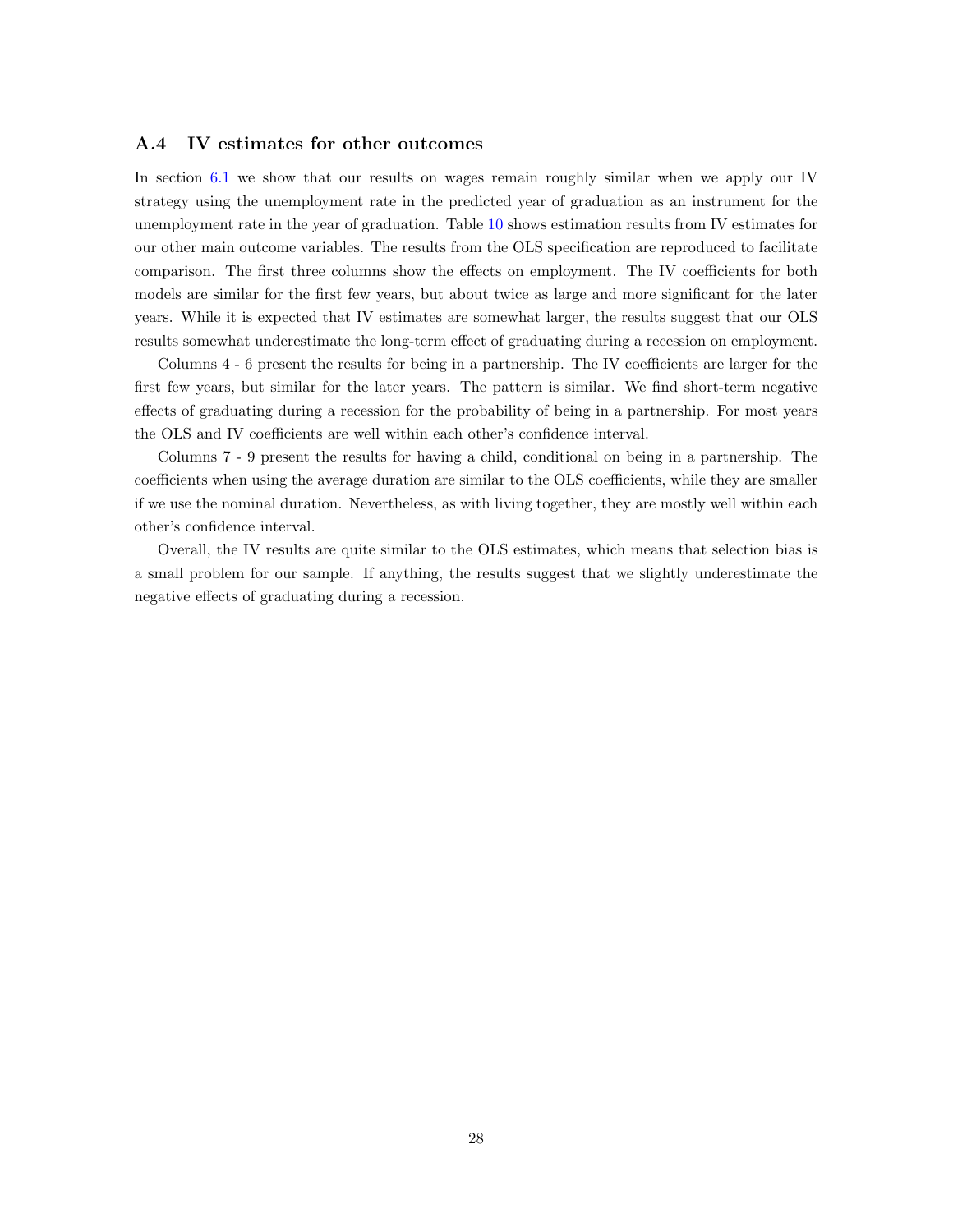|                 |             | Employed     |              |              | Partnership  |              |              | Couple with a child |                  |
|-----------------|-------------|--------------|--------------|--------------|--------------|--------------|--------------|---------------------|------------------|
|                 | <b>OLS</b>  | IV with      | IV with      | <b>OLS</b>   | IV with      | IV with      | <b>OLS</b>   | IV with             | IV with          |
|                 |             | average      | nomi-        |              | average      | nomi-        |              | average             | nomi-            |
|                 |             | dura-        | nal          |              | dura-        | nal          |              | dura-               | nal              |
|                 |             | tion         | dura-        |              | tion         | dura-        |              | tion                | dura-            |
|                 |             |              | tion         |              |              | tion         |              |                     | tion             |
|                 | (1)         | (2)          | (3)          | (4)          | (5)          | (6)          | (7)          | (8)                 | (9)              |
| Effect Year $0$ | $-0.0027$   | 0.005        | $-0.0045$    | $-0.0011$    | $-0.0017$    | $-0.0061$    | $-0.0060***$ | $-0.053**$          | $-0.0059$        |
|                 | (0.0040)    | (0.0129)     | (0.0101)     | (0.0015)     | (0.0053)     | (0.0086)     | (0.0018)     | (0.0026)            | (0.0036)         |
| Effect Year 1   | $-0.0075**$ | 0.0001       | 0.0054       | $-0.0052***$ | $-0.0079*$   | $-0.0120**$  | $-0.0052**$  | $-0.0062**$         | $-0.0041$        |
|                 | (0.0033)    | (0.0051)     | (0.0115)     | (0.0015)     | (0.0046)     | (0.0056)     | (0.0020)     | (0.0031)            | (0.0036)         |
| Effect Year 2   | $-0.0021$   | 0.0001       | 0.0063       | $-0.0057***$ | $-0.0104***$ | $-0.0131***$ | $-0.0040**$  | $-0.0057**$         | $-0.0025$        |
|                 | (0.0044)    | (0.0047)     | (0.0064)     | (0.0013)     | (0.0038)     | (0.0030)     | (0.0016)     | (0.0024)            | (0.0020)         |
| Effect Year 3   | $-0.0012$   | $-0.0053$    | $-0.0012$    | $-0.0048***$ | $-0.0053$    | $-0.0076**$  | $-0.0042**$  | $-0.0049**$         | $-0.0025^{\ast}$ |
|                 | (0.0030)    | (0.0047)     | (0.0031)     | (0.0015)     | (0.0035)     | (0.0038)     | (0.0019)     | (0.0021)            | (0.0014)         |
| Effect Year 4   | $-0.0037*$  | $-0.0101***$ | $-0.0069***$ | $-0.0032*$   | $-0.0015$    | $-0.0039$    | $-0.0034*$   | $-0.0040**$         | $-0.0024**$      |
|                 | (0.0021)    | (0.0038)     | (0.0023)     | (0.0017)     | (0.0031)     | (0.0040)     | (0.0019)     | (0.0016)            | (0.0009)         |
| Effect Year 5   | $-0.0046*$  | $-0.0121***$ | $-0.0100***$ | $-0.0027$    | $-0.0004$    | $-0.0027$    | $-0.0024$    | $-0.0028*$          | $-0.0013$        |
|                 | (0.0022)    | (0.0033)     | (0.0025)     | (0.0017)     | (0.0031)     | (0.0039)     | (0.0019)     | (0.0016)            | (0.0011)         |
| Effect Year 6   | $-0.0037$   | $-0.0110***$ | $-0.0093***$ | $-0.0023$    | 0.0003       | $-0.0020$    | $-0.0010$    | $-0.0017$           | $-0.0004$        |
|                 | (0.0023)    | (0.0026)     | (0.0023)     | (0.0015)     | (0.0025)     | (0.0031)     | (0.0018)     | (0.0014)            | (0.0012)         |
| Effect Year 7   | $-0.0017$   | $-0.0089***$ | $-0.0070***$ | $-0.0014$    | 0.0011       | $-0.0011$    | 0.0001       | $-0.0013$           | $-0.0000$        |
|                 | (0.0024)    | (0.0024)     | (0.0022)     | (0.0013)     | (0.0021)     | (0.0025)     | (0.0017)     | (0.0014)            | (0.0012)         |
| N               | 3,622,667   | 3,622,667    | 3,622,667    | 3,612,740    | 3,612,740    | 3,612,740    | 1,931,237    | 1,931,237           | 1,931,237        |

Table 10: Results from IV estimates for the probability to be employed, to be living together and having children.

<span id="page-28-0"></span>Notes: Standard errors clustered at the level of graduation cohort are in parentheses. Significance levels: \*  $p < 0.1$ , \*\*  $p < 0.05$ , \*\*\*  $p < 0.01$ . Source: Own calculations based on registration data from Statistics Netherlands.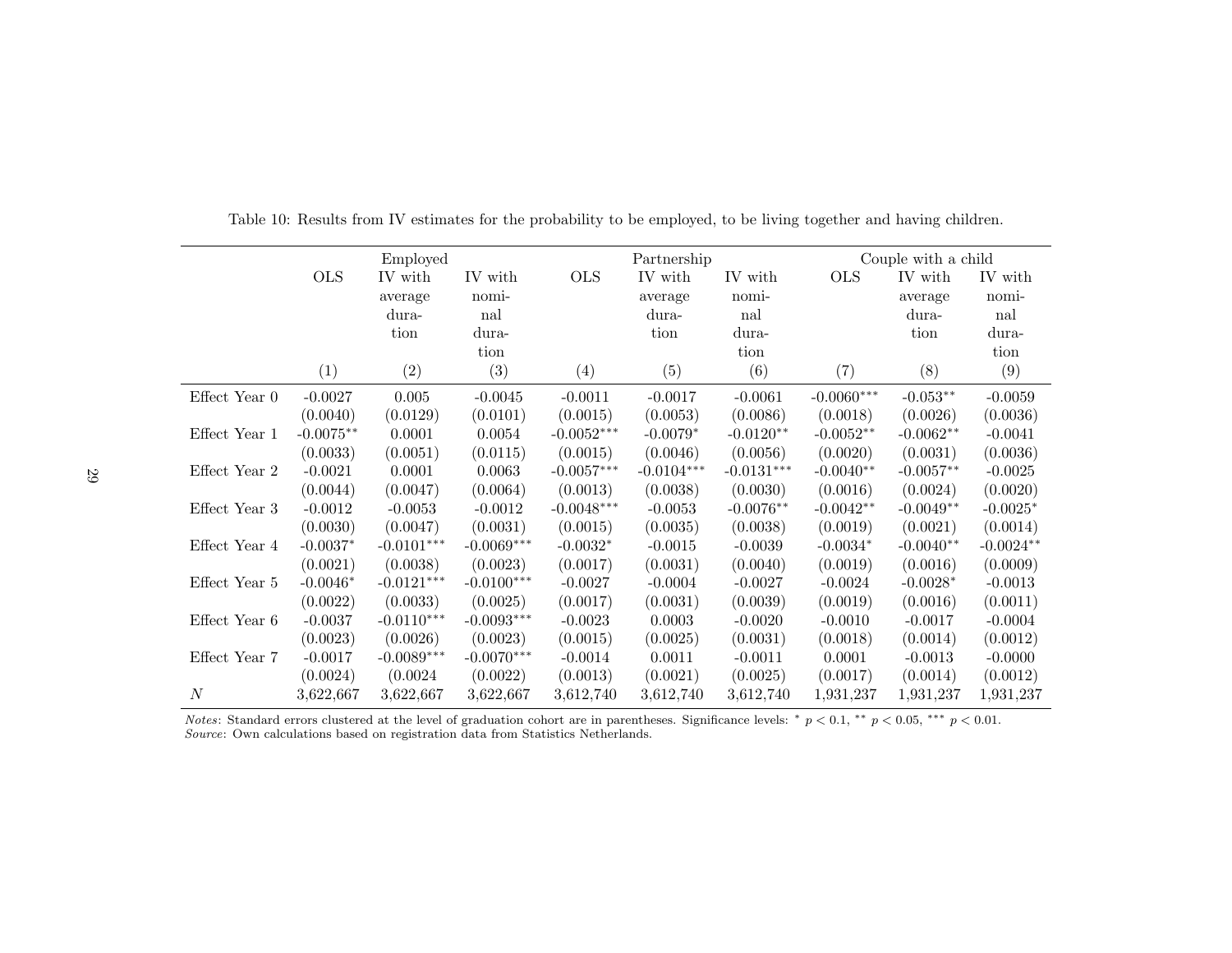## A.5 Variables